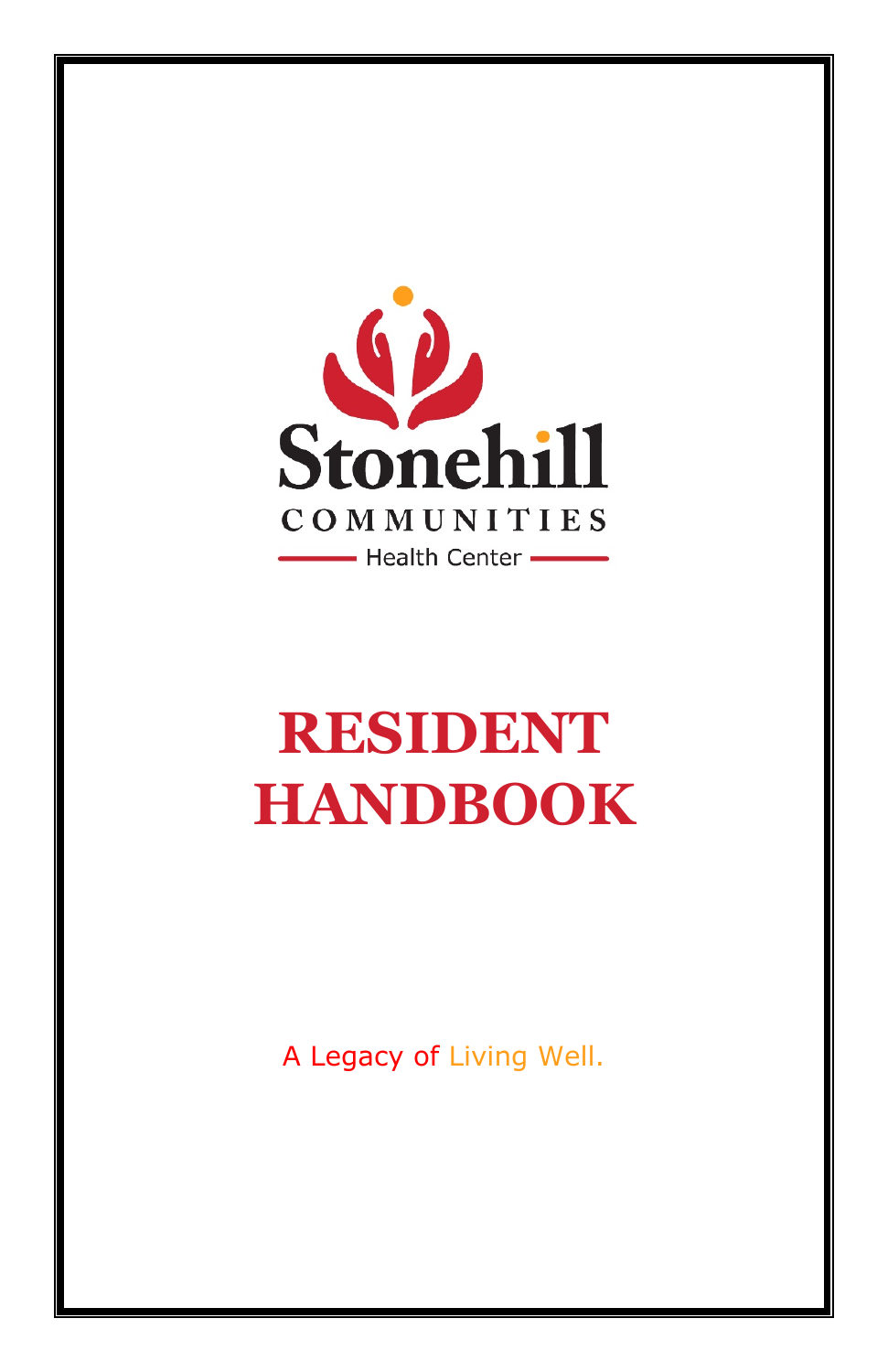## **TABLE OF CONTENTS**

| <b>INTRODUCTION TO STONEHILL COMMUNITIES5</b> |  |
|-----------------------------------------------|--|
|                                               |  |
|                                               |  |
|                                               |  |
| Stonehill Communities Team Members 6-7        |  |
| <b>SERVICES OF STONEHILL HEALTH CENTER</b>    |  |
|                                               |  |
|                                               |  |
|                                               |  |
|                                               |  |
|                                               |  |
|                                               |  |
|                                               |  |
|                                               |  |
|                                               |  |
|                                               |  |
|                                               |  |
|                                               |  |
|                                               |  |
|                                               |  |
|                                               |  |
|                                               |  |
|                                               |  |
| Mail, Change of Address, Newspaper 15         |  |
|                                               |  |
|                                               |  |
|                                               |  |
| Maintenance and Environmental Services17      |  |
|                                               |  |
|                                               |  |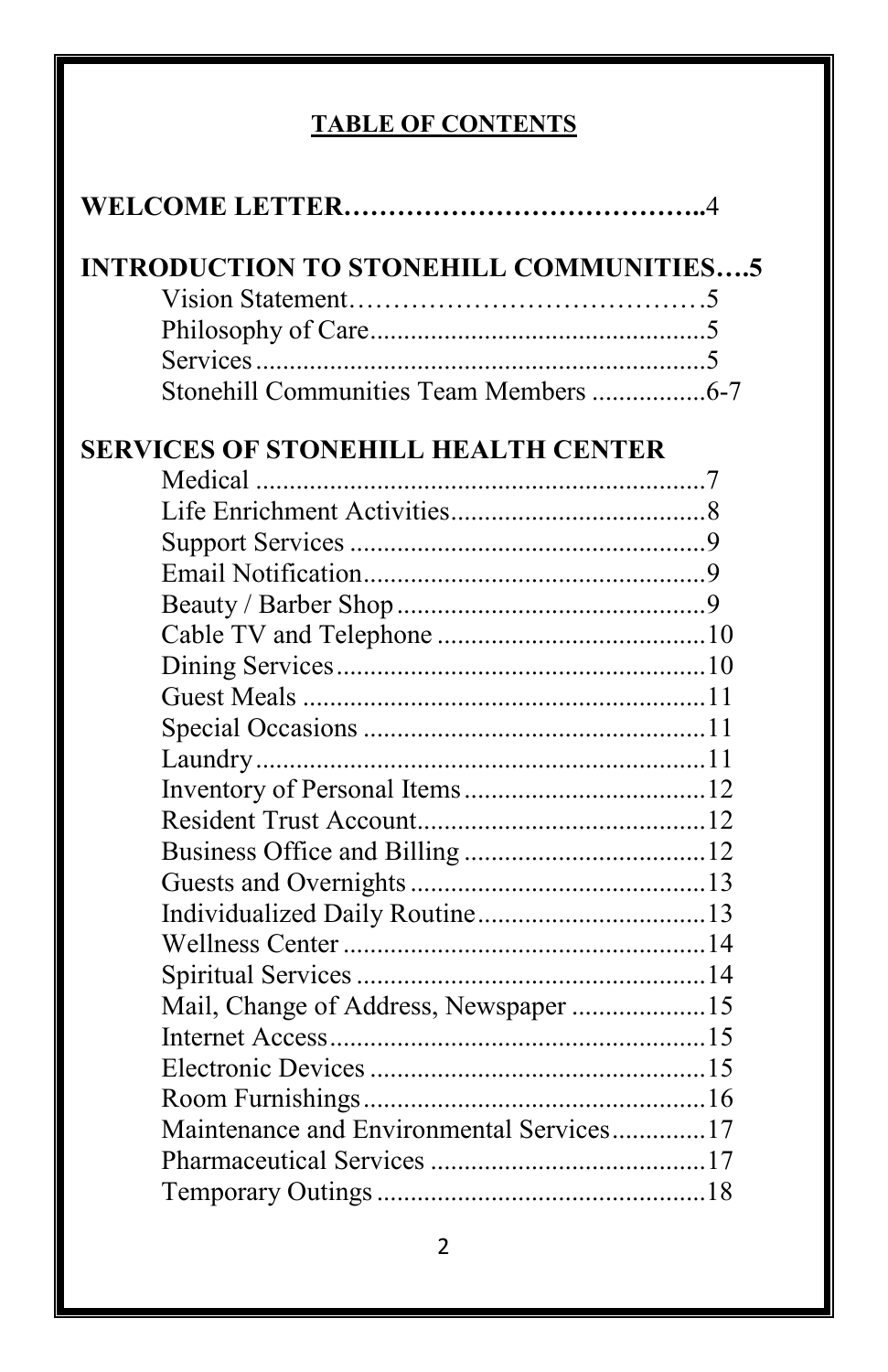| Community Outings and Transportation Services18    |
|----------------------------------------------------|
| Transportation Service for Medical Appointments.18 |
|                                                    |
|                                                    |
|                                                    |
|                                                    |
|                                                    |
| Public Announcements or Solicitation20             |
|                                                    |
| <b>EMERGENCY/SAFETY INFORMATION</b>                |
|                                                    |
|                                                    |
|                                                    |
|                                                    |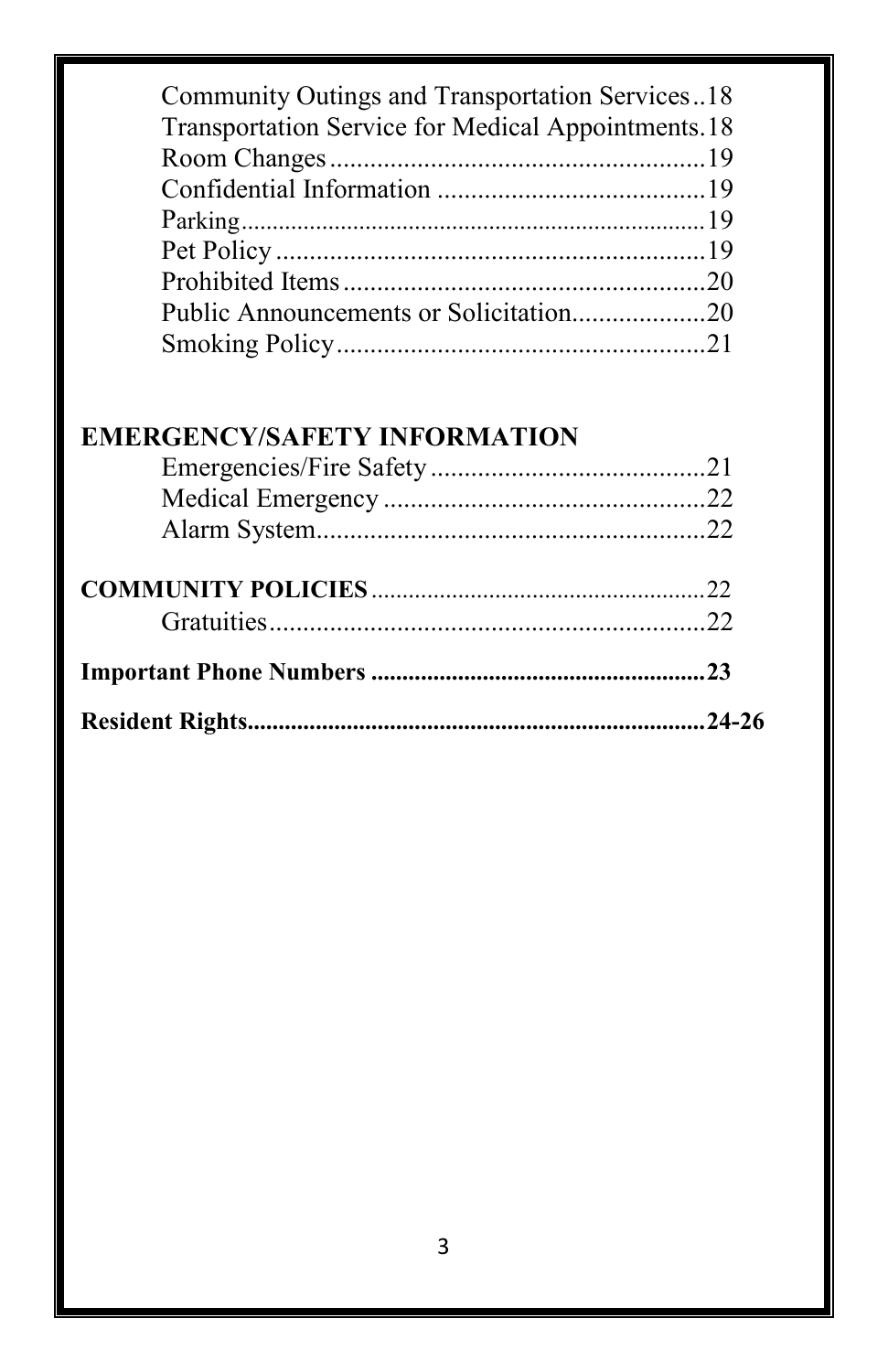# **Welcome to the Stonehill Health Center**

*Mission Statement:*

#### *"We, Stonehill Communities, in the spirit of St. Francis of Assisi, offer a continuum of quality lifetime care services in a dignified atmosphere."*

Welcome from our CEO and Administrator

We are so pleased that you have chosen Stonehill Health Center! In keeping with the mission of Stonehill Communities, we strive to offer quality care in a comfortable, compassionate setting. This Resource Guide is intended to inform residents and families of the many services provided by the Health Center. We hope to promote a spirit of cooperation as staff, residents and families work together to assure expectations are exceeded. Our mission and purpose supports individualized care so residents achieve optimal health inspired by compassion and faith. If at any time you have questions or concerns, please bring them to our attention so we can ensure your satisfaction.

We welcome you to Stonehill! Please let us know if we can be of further assistance.

God's Blessings,

North Box

Gretchen Brown Peggy Stockel President & CEO Administrator

*Every resident arrives with their own unique story. It is a privilege to have you join our loving community. Thank you for providing us the opportunity to serve you.*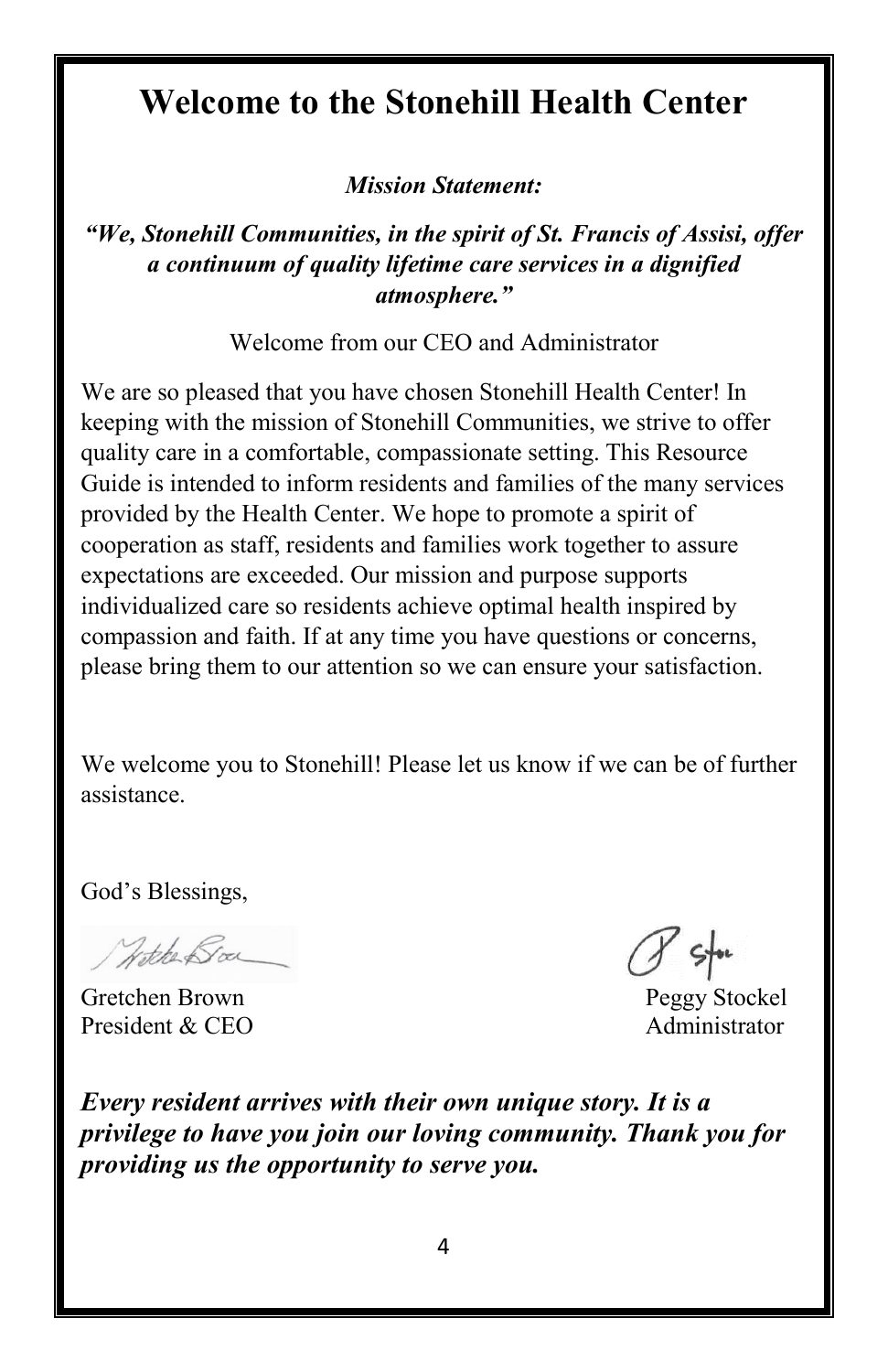# **Introduction to Stonehill Communities**

Stonehill Communities can be traced all the way back to 1878 when the Franciscan Sisters were invited to open an orphanage in Dubuque. In addition to orphans, the home was designed to accommodate a limited number of older adults. As the number of older residents increased over the years, members of the community recognized the need to dedicate a home just for older adults. St. Francis Home for the Aged and Retired served as residence for many. In July 1978, Stonehill Care Center opened its doors, known today as the Stonehill Communities Health Center.

#### *Vision Statement*

*"In the spirit of St. Francis of Assisi we commit to provide quality health and wellness services as we respond to changing needs"*

#### **Philosophy of Care**

Stonehill Health Center is dedicated to providing the highest level of care for you or your loved one. We work closely with other healthcare providers and continually look for ways to improve the services we provide. Person-centered care and supportive relationships are very important to us as we serve you and our community.

#### **Our Services**

**Post-Acute Care** - Post-acute care covers a wide range of services that facilitate continued recovery with a focus on restoring medical and functional capacity to enable the resident to return to the community. We offer a complete array of medical therapy services including:

- Physical Therapy
- Occupational Therapy
- Speech Therapy

These therapy services are also available to residents in long-term care, memory care, and palliative care.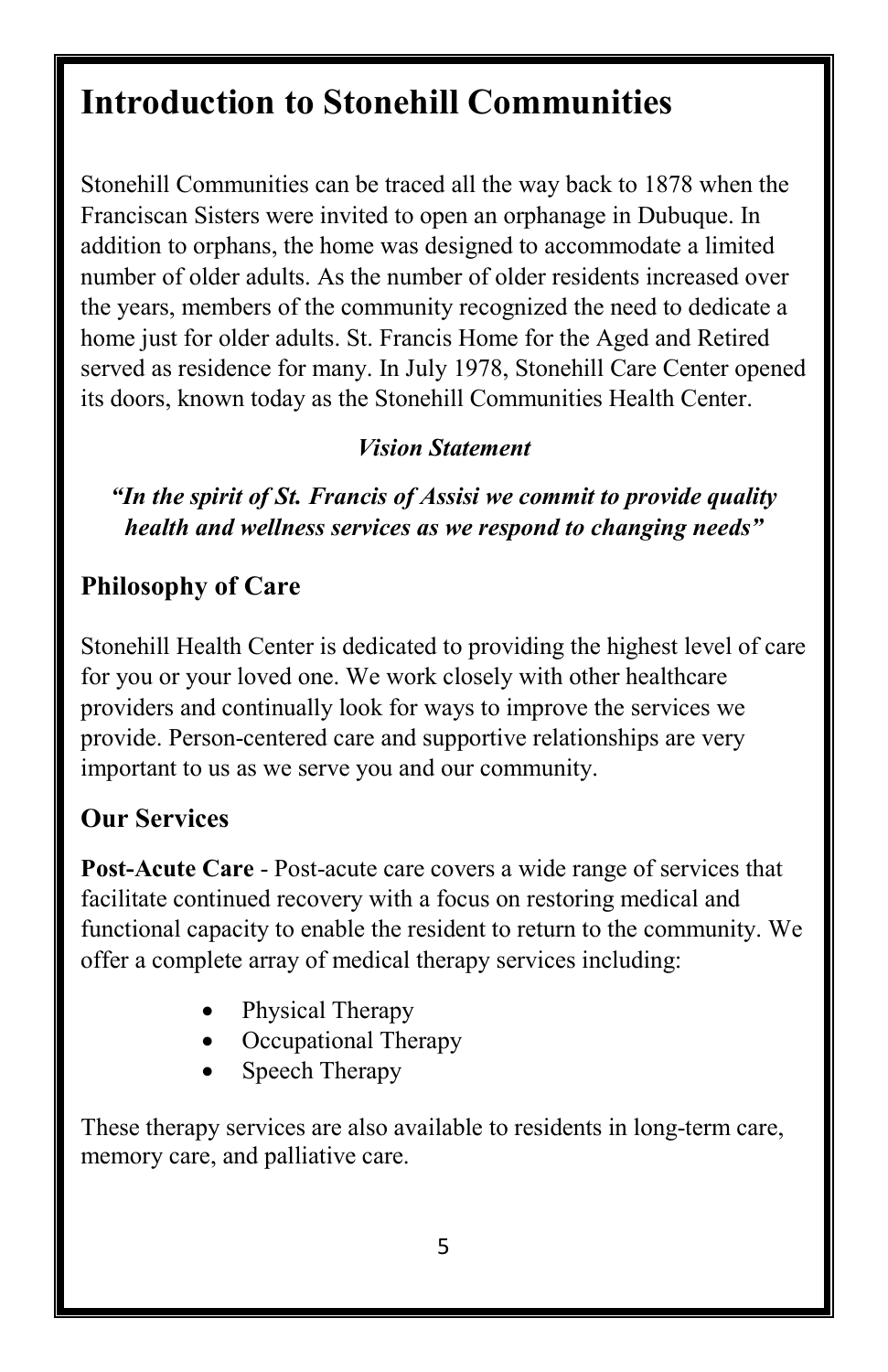**Health Center -** Our "person-centered approach" ensures that our services are uniquely matched to the special needs of every individual who calls Stonehill Communities home. Providing in-depth nursing care with an emphasis on physical comfort, activities of daily living and meaningful activities designed to promote interest and abilities.

**Memory Care** – While we cannot change the course of memory loss, we offer a warm, secure environment focused on maintaining and improving life skills which enhance self-esteem and promote contentment and success.

**Palliative and Hospice** – Advance Care planning achieves a high level of comfort and care to those who forgo aggressive medical treatment. Our relationship with you and your loved one is important and knowing your wishes and preferences will help direct the care you desire. Our multidisciplinary team will address your comfort and quality of life as it relates to physical, emotional, psychiatric, spiritual, and family pain.

#### **Stonehill Health Center Team Members**

*Administrative* President/CEO Administrator Director of Human Resources Executive Director of Development Assisi Village Director Executive Assistant

*Finance*  Chief Financial Officer

*Clinical Care*  Medical Director Director of Nursing Nurse Managers Clinical Liaison Clinical Services Administrative Assistant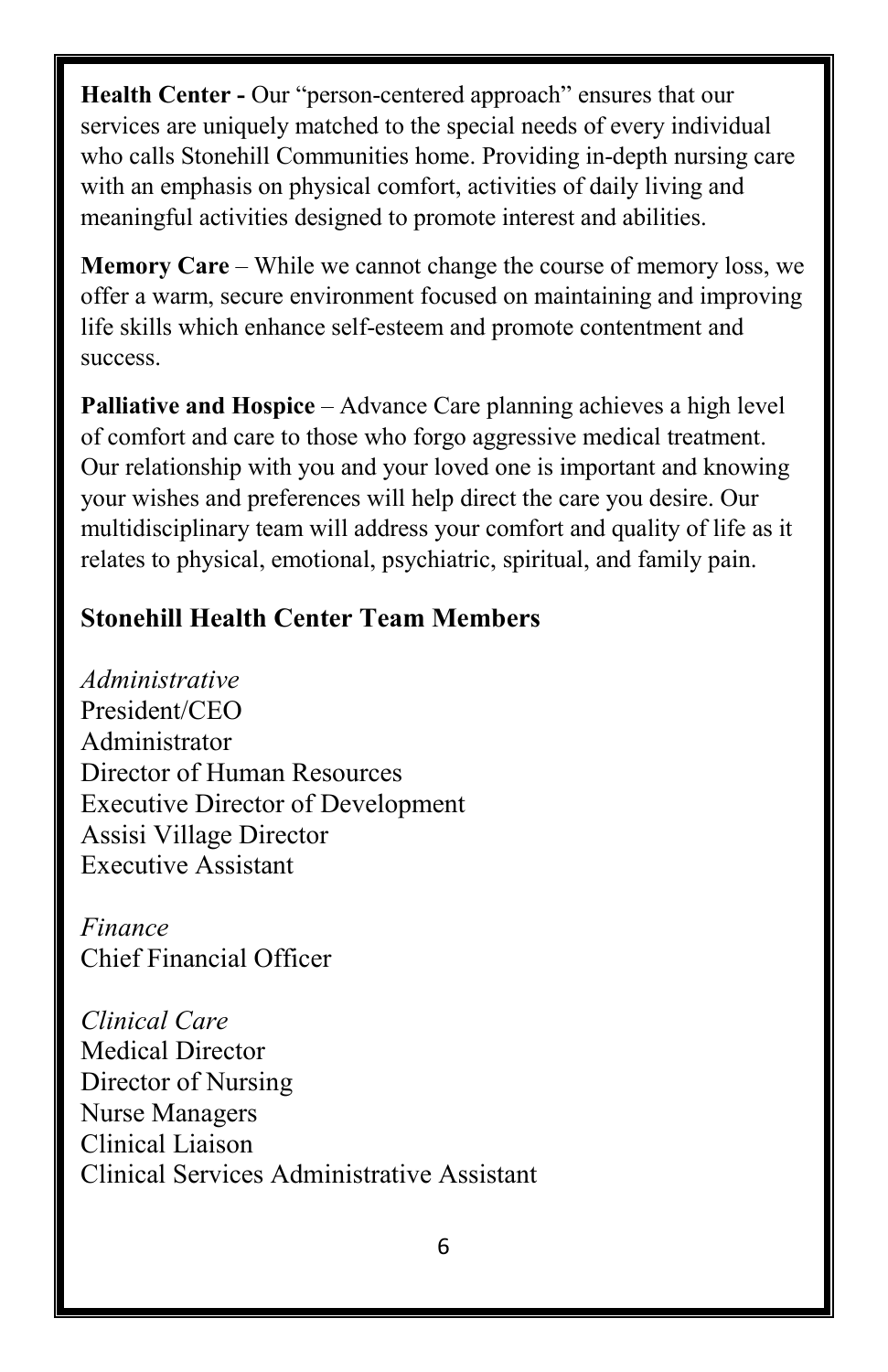*Social Workers/Designee* Post-Acute Social Worker Health Center Social Worker

*Ancillary Departments* Director of Resident Services Director of Dining Services Director of Facilities Director of Wellness Environmental Services Manager Spiritual Care Coordinator Chaplain

#### **MEDICAL SERVICES**

Our Clinical Liaison will work closely with you and your family member to provide tips on planning a smooth transition designed to meet specific needs.

Upon admission each person is required to have a licensed Dubuque physician on record that is responsible for the clinical treatment the resident receives. It is necessary to be seen by a physician every thirty days for the first ninety days in residence. Thereafter, the requirement is every sixty days.

Stonehill has partnerships with a number of Dubuque physicians who routinely come to the facility to complete required physician visits. If you are planning to make Stonehill your permanent residency, we do ask you consider one of these providers to ensure timely physician visits and delivery of care is assessed with those who care for you and within your residential setting

Currently, we also have visiting specialists providing on-site services in:

- Podiatry
- **Psychiatry**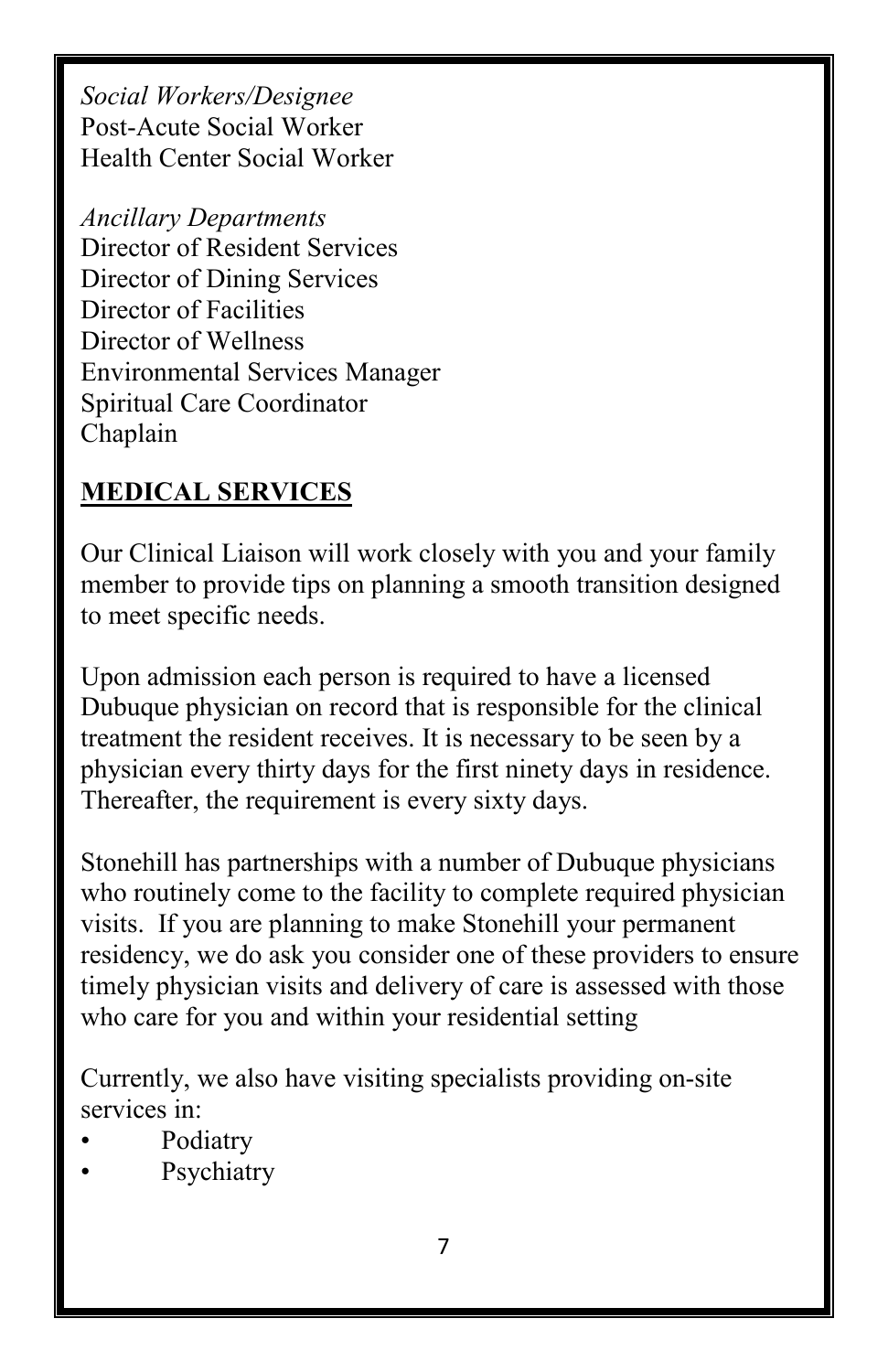We also have a partnership with Aria Care Partners for vision and dental services on-site at the Health Center.

Residents are able to participate in telehealth visits with providers. Stonehill can provide an iPad for these appointments.

Family are encouraged to accompany their loved one to their appointments. If you are unable to, you will need to contact your social worker and she will assist in having a team member go. There is a charge for this service.

Residents who are here for a short-term stay are required to reschedule any appointments not medically related to their skilled stay until after discharge.

#### **LIFE ENRICHMENT ACTIVITIES**

Diverse and meaningful opportunities are available for individuals to express their leisure and recreational interests and abilities. Past and present interests are gathered from the resident and their family to assist the Activity Department in meeting the social, spiritual, intellectual, and emotional needs of the individual. Activities are offered in large groups, small groups, or in a 1:1 setting. Individual choice of setting and level of involvement are respected. Regular outings are planned in the community and guest speakers are invited from the community. Activities are also broadcast on the Stonehill TV channel 16.2. Family involvement is always welcomed and we welcome volunteers!

The Gazette is our monthly newsletter that contains a calendar of activities along with news about what is happening. Each resident receives a copy. Family can sign up to receive a newsletter by emailing: **mailings@stonehilldbq.com or calling x1130 or 563.690.9632**. Please remember to e-mail any updates to your mailing address or e-mail address to this address and your social worker. If you or your family would like to receive the newsletter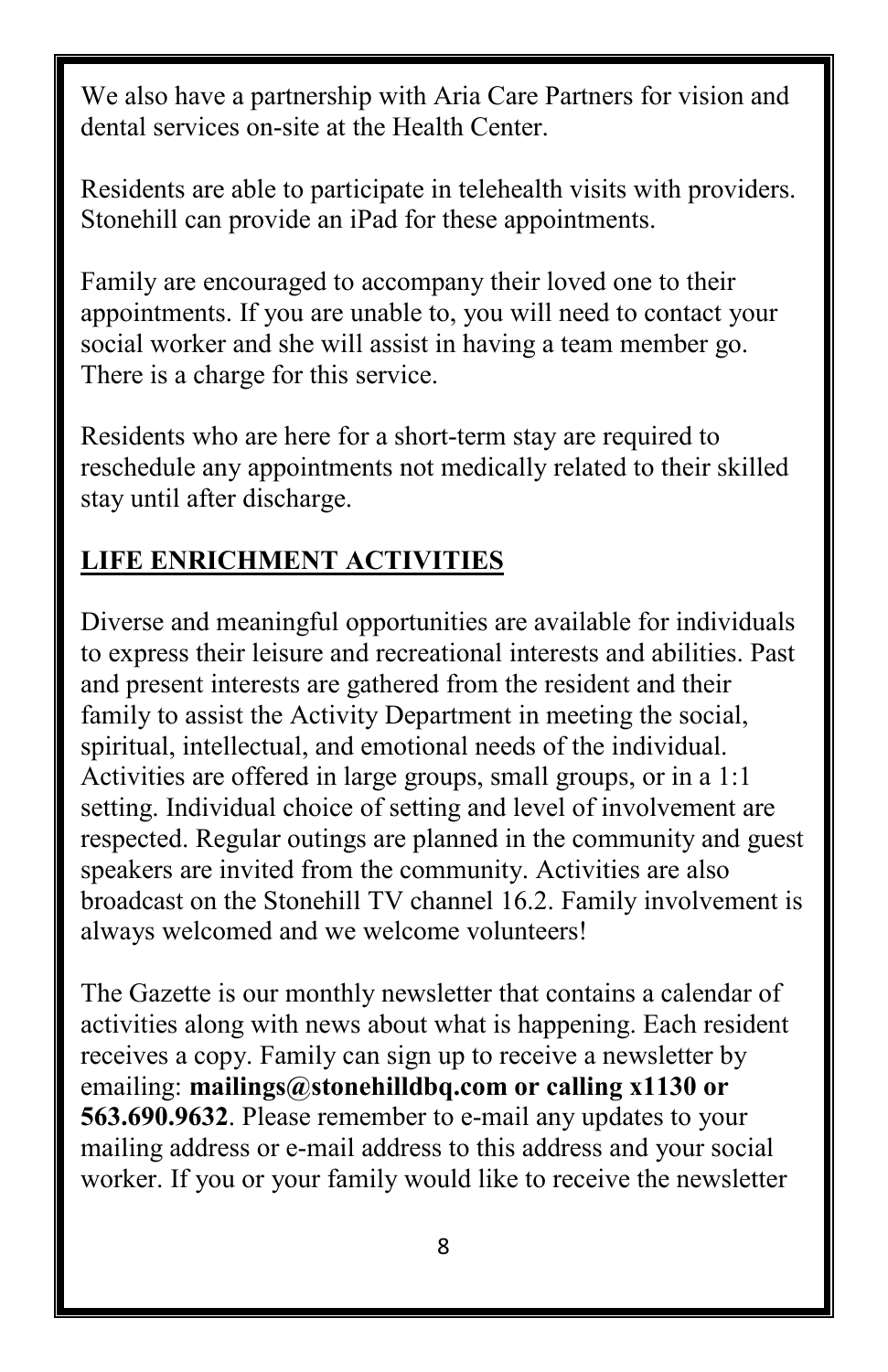electronically please indicate this in the e-mail. You may also view the newsletter on our web page under News and Events.

#### **SUPPORT SERVICES**

At Stonehill we focus on each individual. Stonehill's staffing includes Social Workers who assist individuals with many personal needs. Social Workers meet the individual's psycho-social needs and assist individuals and families to execute Advanced Directives. A notary service is available through Stonehill's Social Service Department. Social Services provides discharge planning and will assist with available community resources upon discharge.

The Administration of Stonehill Health Center is committed to resident/ family satisfaction. Concerns, complaints or suggestions should be directed to your nurse, social worker, or Administrator.

## **EMAIL NOTIFICATION**

Stonehill Communities uses Constant Contact, an email marketing system, to provide regular updates to resident family members on the status of infection control. Family members may contact your social worker to request these emails, request to stop receiving them, or get help if they are not receiving Stonehill email updates.

## **BEAUTY / BARBER SHOP**

A professional hair stylist is available at Stonehill Communities, for regular appointments. The Beauty/Barber Shop is located on  $2<sup>nd</sup>$  floor and appointments may be made through nursing or your Social Worker. Residents will be escorted to and from the Beauty shop for their individual appointments.

Beauty Shop hours are Tuesday through Friday. Families are welcomed to use the Beauty Shop when available. The Beauty Shop direct phone number is 563-690-9656.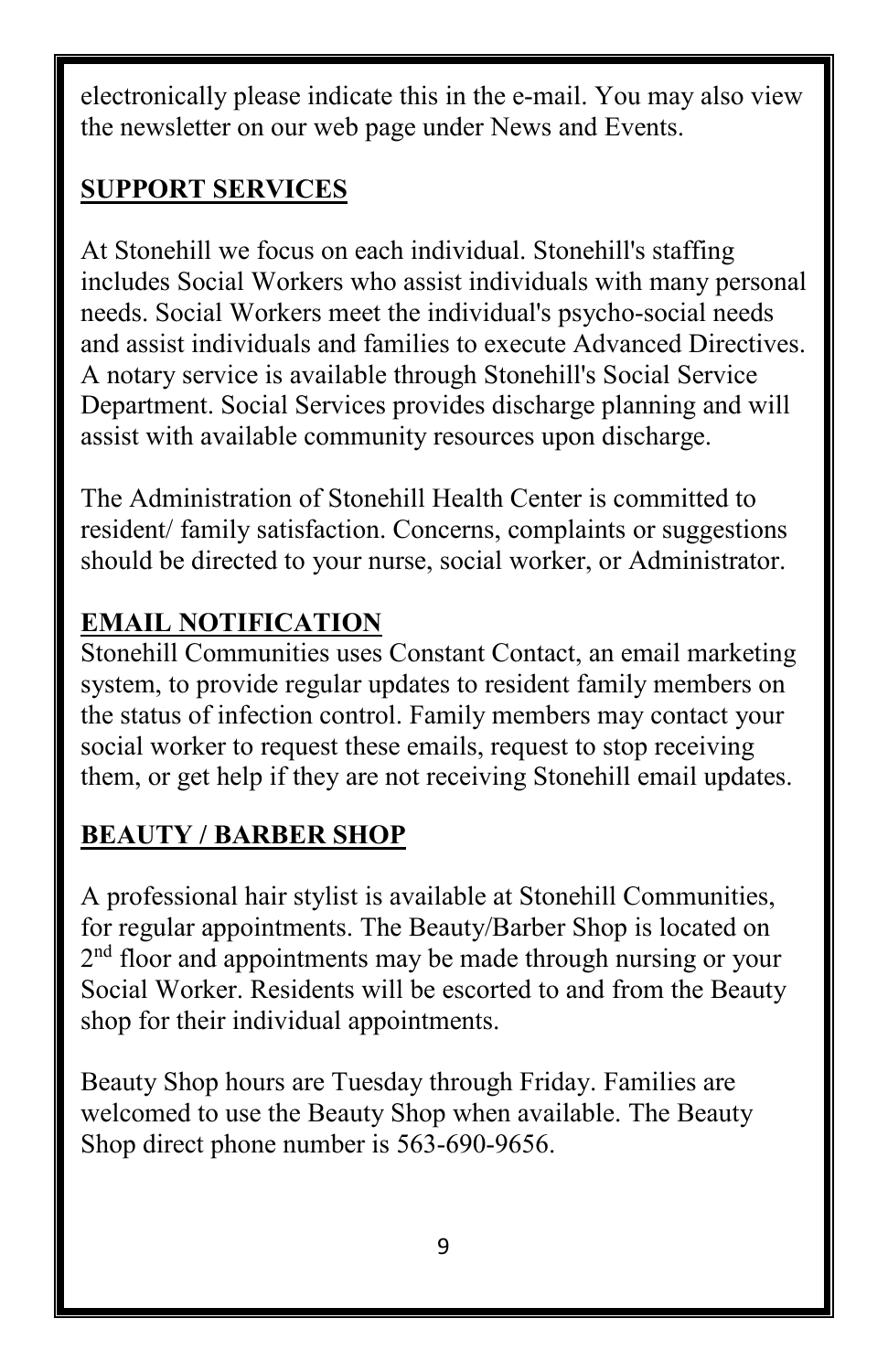Payment can be set up through a Resident Trust Acct. or billed to your account. We ask residents who are here short-term to pay for services at the time service is rendered. Short-term rehabilitation residents may drop off payments in the drop box located outside of the Beauty Shop on 2<sup>nd</sup> floor.

#### **CABLE TV AND TELEPHONE**

A television and DVD player are located in the Coffee Shop area located on 1<sup>st</sup> floor for the enjoyment of all residents. Programming usually features musical shows, old movies and other reminiscent material residents may relate to. Cable television is available in each room, and services are included in the resident's monthly fee.

Residents may have their own telephone. If you are here for a short term stay, your phone service is included. If residing in a household, you can be connected to the community's phone service for an additional monthly fee. Within the Health Center you will need to call your provider and arrange for phone service. CS Technology: 563-556-0499

Private telephone service is available to all Stonehill residents at their own expense.

There are television sets located throughout the building in the end lounges and in the second and third floor activity areas. Individuals may bring their own TV set for personal viewing. Cable is included in the room charge. TV repairs and other services are the responsibility of the individual or the family.

#### **DINING SERVICES**

Residents may enjoy meals in their own private dining area, designed to limit distraction and noise during the dining experience. Menus are varied and meals are designed to maintain health and independence while allowing for choice and variety. In addition, snacks are offered several times each day.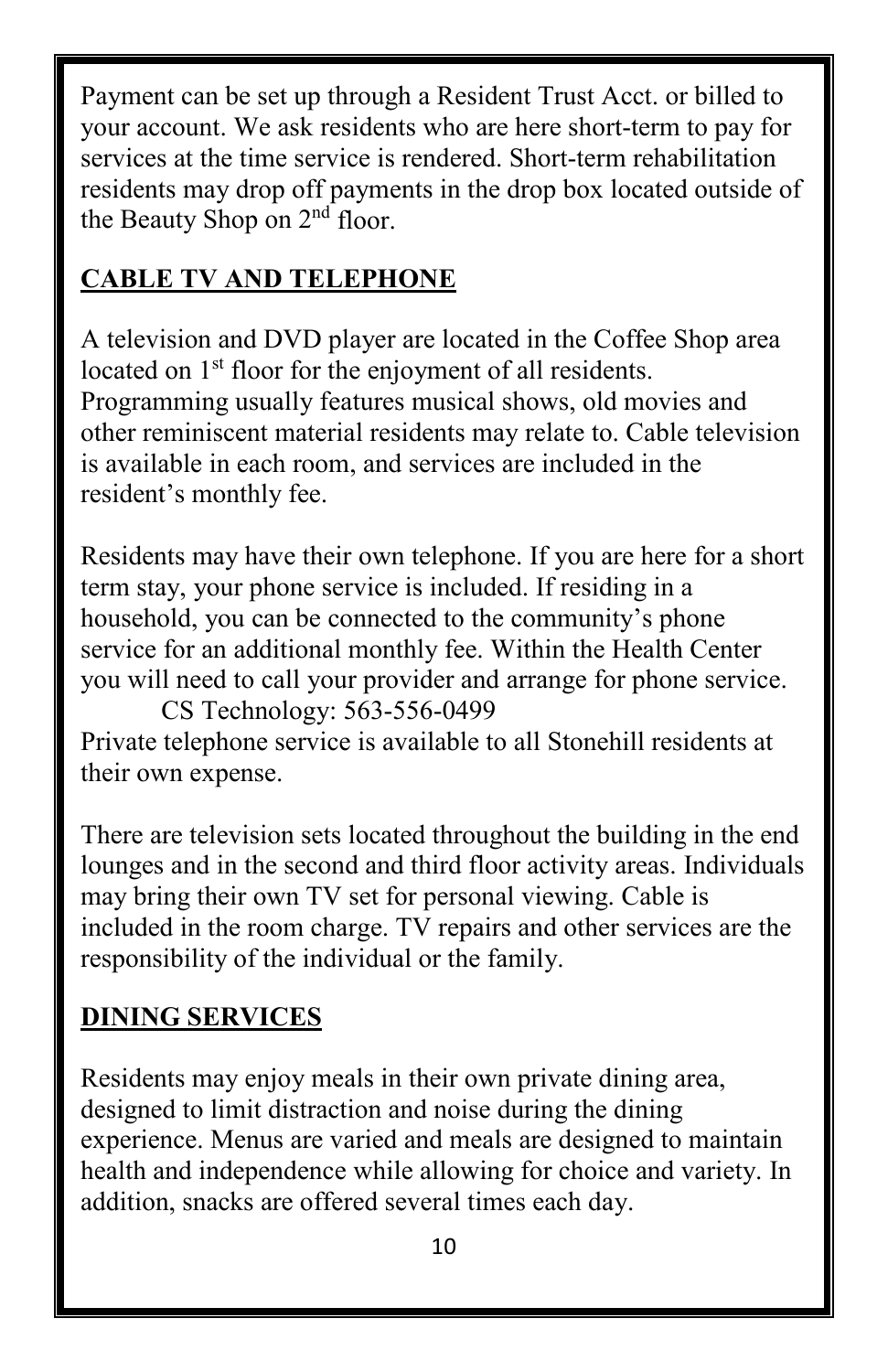Breakfast times for each resident may vary according to the sleeping habits of the individual; however group seating is planned for both lunch and dinner. We have dining in each of the resident living areas. Meal times vary depending on where your room is located.

## **GUEST MEALS**

Family and friends are welcome to join residents in the enjoyment of dining together. Please notify nursing or dining services of your plans at least two hours in advance of scheduled mealtime when possible.

Indicate the number in the party and their names. You can pay on Ground Floor Dining and if you have further questions, please ask for ext. 1134 or 1170.

#### **SPECIAL OCCASIONS**

Stonehill Communities has been designed to accommodate larger groups, and has rooms which may be reserved to celebrate special occasions or holidays with residents. Those rooms are the SHC Main Conference Room, the Education Center or the Skilled Conference Room. Reservations can be made with the Executive Assistant, ext. 1130 and there is no charge for the use of the room.

## **LAUNDRY**

We encourage residents and families to provide comfortable wash and wear clothing. Special garments are discouraged unless brought in for a special occasion and then laundered by family. All laundry can be done at the community or families may choose to take care of cleaning their family member's clothing. Please speak with the Nurse on duty to arrange this.

If you choose for the community to wash your clothing, clothing is labeled with resident's name by laundry services. We encourage all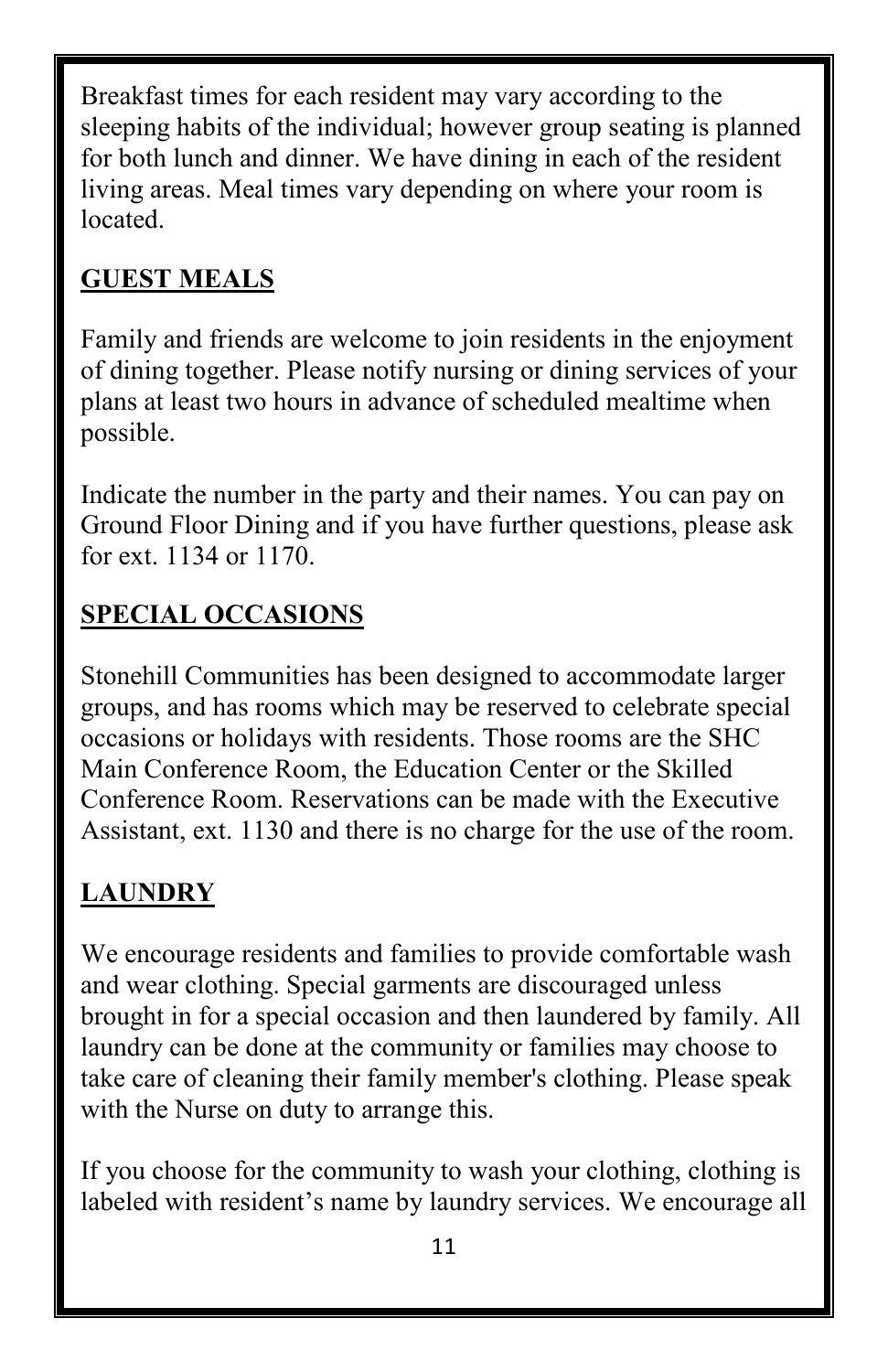residents who call Stonehill home to have clothing labeled. Please give items to be marked to the receptionist. If you have lost clothing please contact the Environmental Services Manager at ext 1144.

#### **INVENTORY OF PERSONAL ITEMS**

We do complete an inventory on admission of personal items. Please make sure you update the nursing personnel or your Social Worker of any additional items brought in or removed.

We ask items of value or money not be left unattended in the room. If you decide to keep items of value or money in your room, please request a key from Environmental Services to lock the top drawer of the bedside night stand.

Stonehill is not responsible for lost or stolen items unless an investigation identifies that Stonehill was responsible.

## **RESIDENT TRUST ACCOUNT**

Residents are encouraged to set up a trust account and place their money in this account rather than having it in their room. Money can conveniently be accessed Monday-Friday, 8:00am through 4:00pm, through the administration office located on 1st floor of the health center across. Saturday and Sundays money can be accessed from the Receptionist from 8:00am through 8:00pm.

For a Resident Trust Account or Pre-paid Beauty Account contact the Executive Assistant at 563-690-9632.

## **BUSINESS OFFICE and BILLING**

The Business Office is open Monday through Friday from 8:00 a.m. to 4:30 p.m.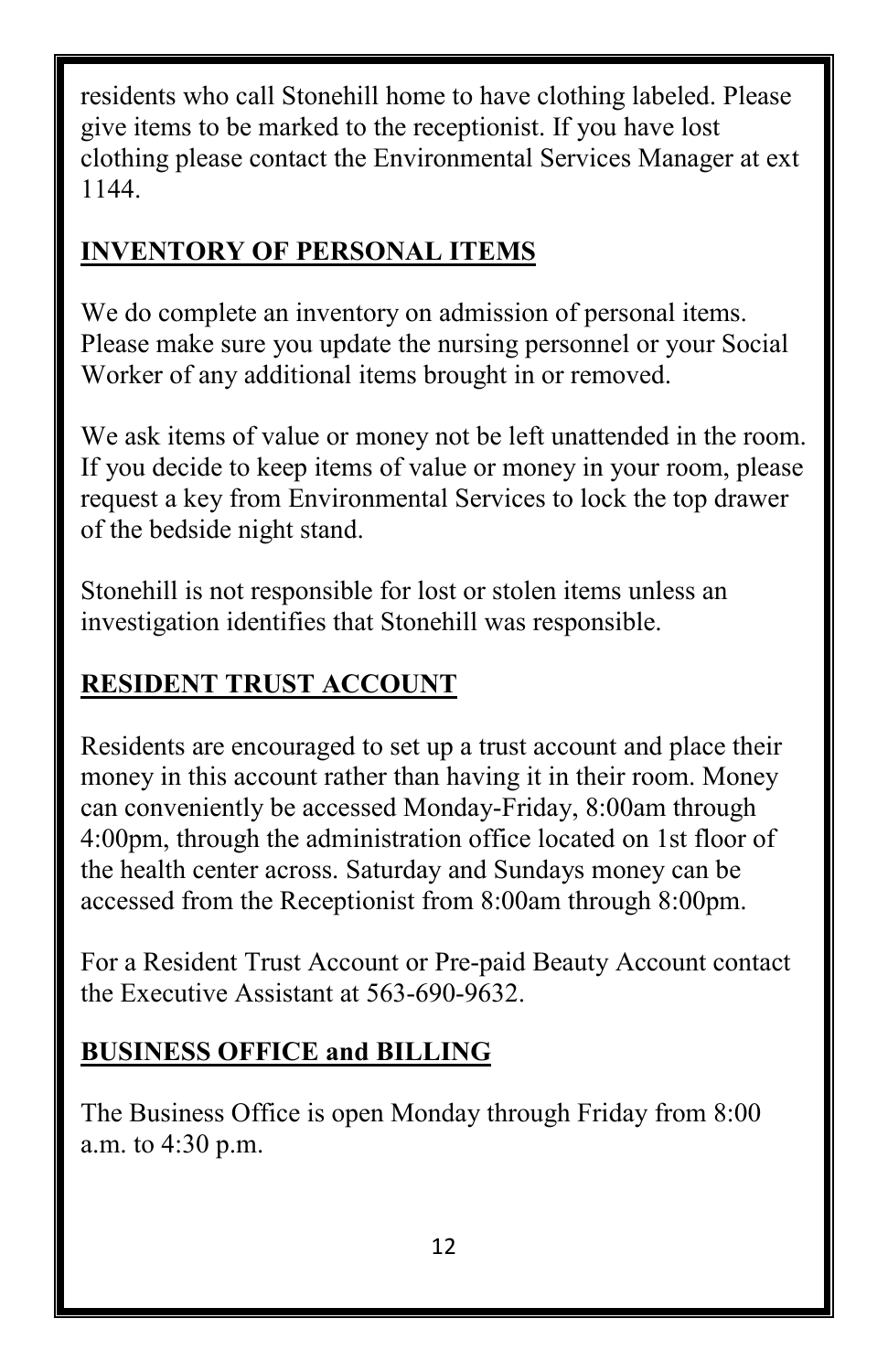A monthly billing statement is mailed to the person designated by the family to be responsible for the financial affairs of the resident. This statement will include the monthly service fee, any charges for guest meals, additional service fees and other charges the resident or guests may have incurred. The service fee is due no later than the 10th day of the month, and if not received by that date, a late fee will be added per the Admission Agreement. Questions on accounts should be directed to the Business Office, ext. 1129.

Please remember to notify the business office of any changes to your mailing address or insurance information. You may use the email address **[mailings@stonehilldbq.com.](mailto:mailings@stonehilldbq.com)** 

#### **GUESTS/OVERNIGHT VISITORS**

Because of the limited space dedicated to residents of Stonehill Health Center, there is not adequate space to accommodate overnight guests. Several hotels are located within minutes of Stonehill Communities and we will be happy to provide alternative lodging information for guests.

#### **INDIVIDUALIZED DAILY ROUTINE**

Each daily routine consists of all aspects of the resident's day and will focus on optimum functioning and success. As part of each resident's written plan of care, special attention is paid to the lifestyle and routines of the resident prior to the move.

Care Conferences are held upon admission and typically every 3 months following. Social Services will mail an invitation to the Responsible Party inviting them and the resident and/or other family members to come for care conference. The team reviews the resident's goals and needs at this time. We welcome and encourage you to ask questions regarding your care during your stay.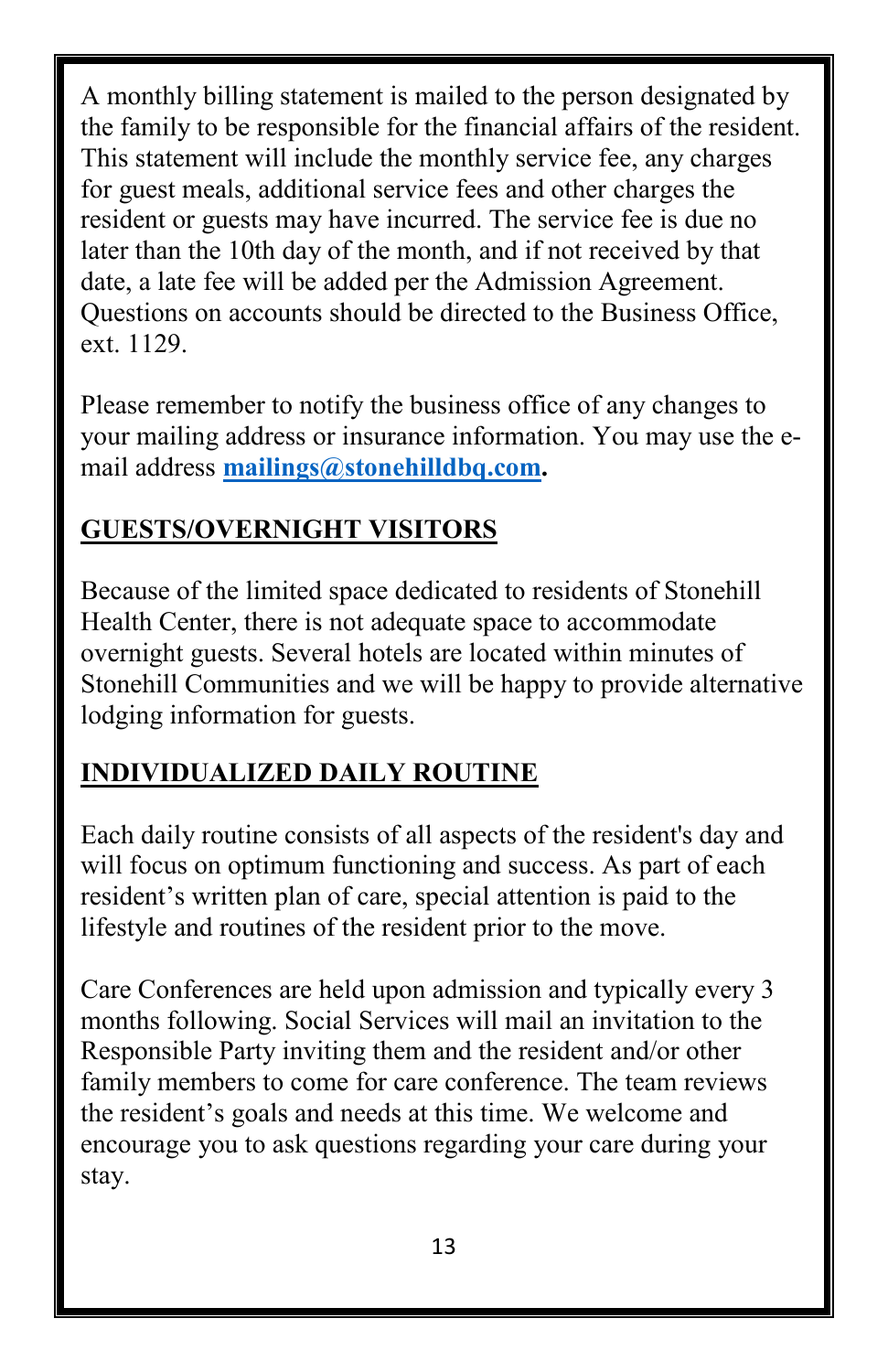#### **WELLNESS CENTER**

The Stonehill Wellness Center is open to the community at-large, team members and residents on our campus. It is an important piece in achieving overall wellness and fitness. It is also about changing perceptions of retirement communities. The idea of a wellness center open to the residents and community helps people stay fit and actively age for as long as possible. All-inclusive equipment and a walking track make the wellness center functional to those of all abilities and well as fitness classes specifically programmed for our residents.

If family members or residents are interested in having a loved one attend class or screened to see if they can exercise on their own, please contact the Wellness Center at 563-690-9640.

#### **SPIRITUAL SERVICES**

The Chapel is located on 2nd floor and Stonehill Communities offers daily Mass at 10:30 a.m. except Saturday, when Ecumenical Services are offered. Rosary is 20 minutes prior to Mass every day. Communal Penance and the Sacrament of Anointing of the Sick are offered two times a year, or by request. Ecumenical Service is held at 10:30 a.m. on the 3rd Wednesday of the month and the 1st and 3rd Saturdays. Mass and other spiritual offerings can also be viewed on the Stonehill internal TV channel 16-2 or 991.

Stonehill Health Center also has a Pastoral Care Committee to assist the Spiritual Care Coordinator in meeting the spiritual needs of the residents. This committee sponsors retreats, spiritual sharing, a grief support group, missionary series during Advent and Lent, and a memorial service for families of deceased residents.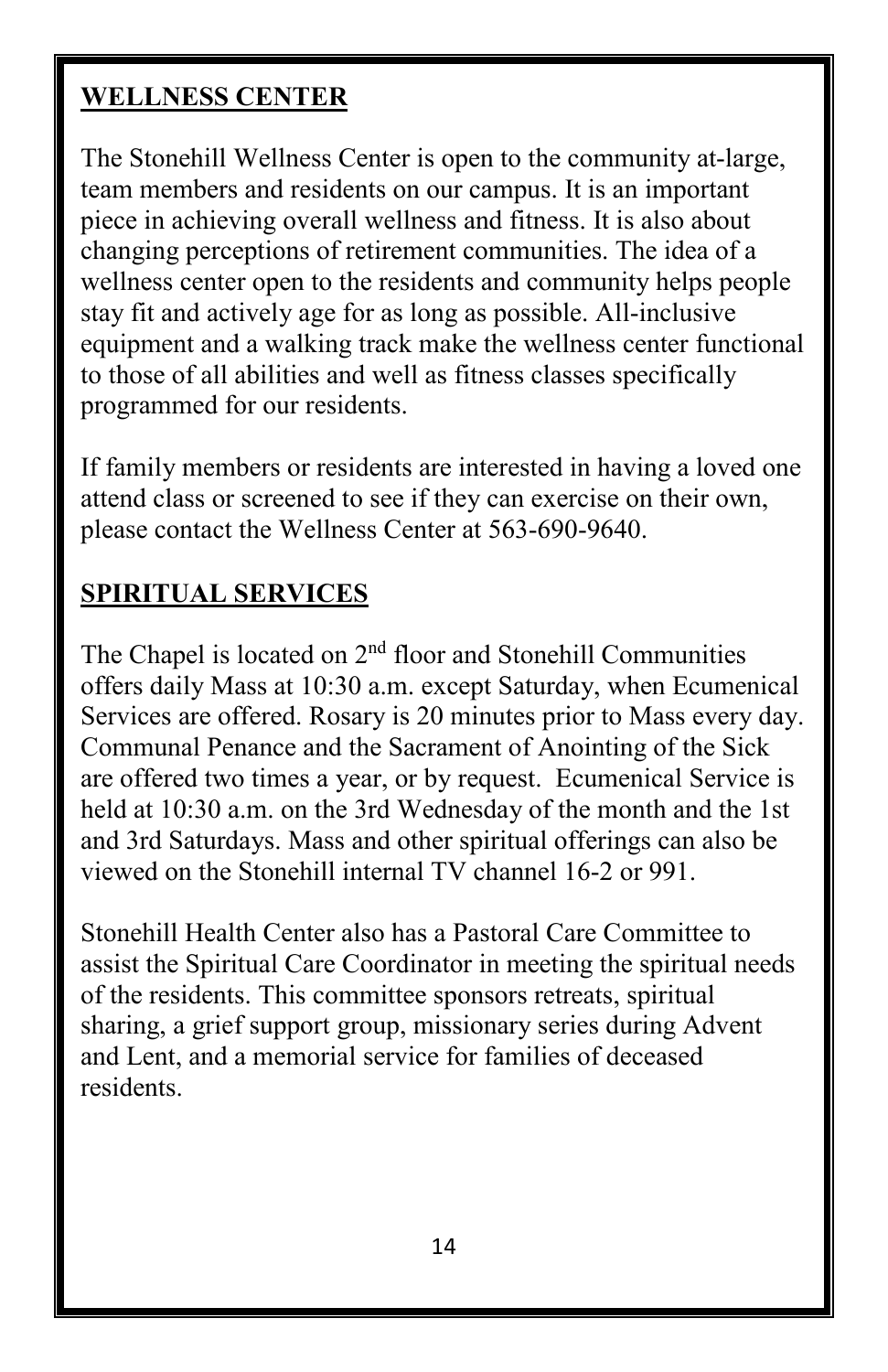## **MAIL**

Mail is delivered daily Monday through Saturday. Outgoing mail should be deposited in the mailbox by the reception desk for pick up by the Postal Service. Stamps are available for purchase through the administration office located on  $1<sup>st</sup>$  floor of the Health Center. If you have any specific directions regarding your mail, please discuss with your social worker.

## **CHANGE OF ADDRESS**

If a family member is to receive business mail for a resident, the responsible party of the resident/POA should contact the business and have the address changed to the responsible party's address to avoid delays in business mail being received promptly. This would avoid the need to forward business mail that is received at Stonehill.

## **NEWSPAPER**

The Telegraph Herald newspaper is delivered daily to Stonehill to those who subscribe.

## **INTERNET ACCESS**

Wireless Internet is available throughout Stonehill Health Center under Network: StonePublic. Password: **welcome!** Computers are available in the coffee shop located on 1st floor of the Health Center.

## **USE OF ELECTRONIC DEVICES**

We are grateful for current technology and the variety of avenues it provides to connect and visit with your loved one. Federally, it is illegal to record audio of an individual without their knowledge and consent. Additionally, in a nursing facility, a resident requires notice and consent prior to a video recording of their person.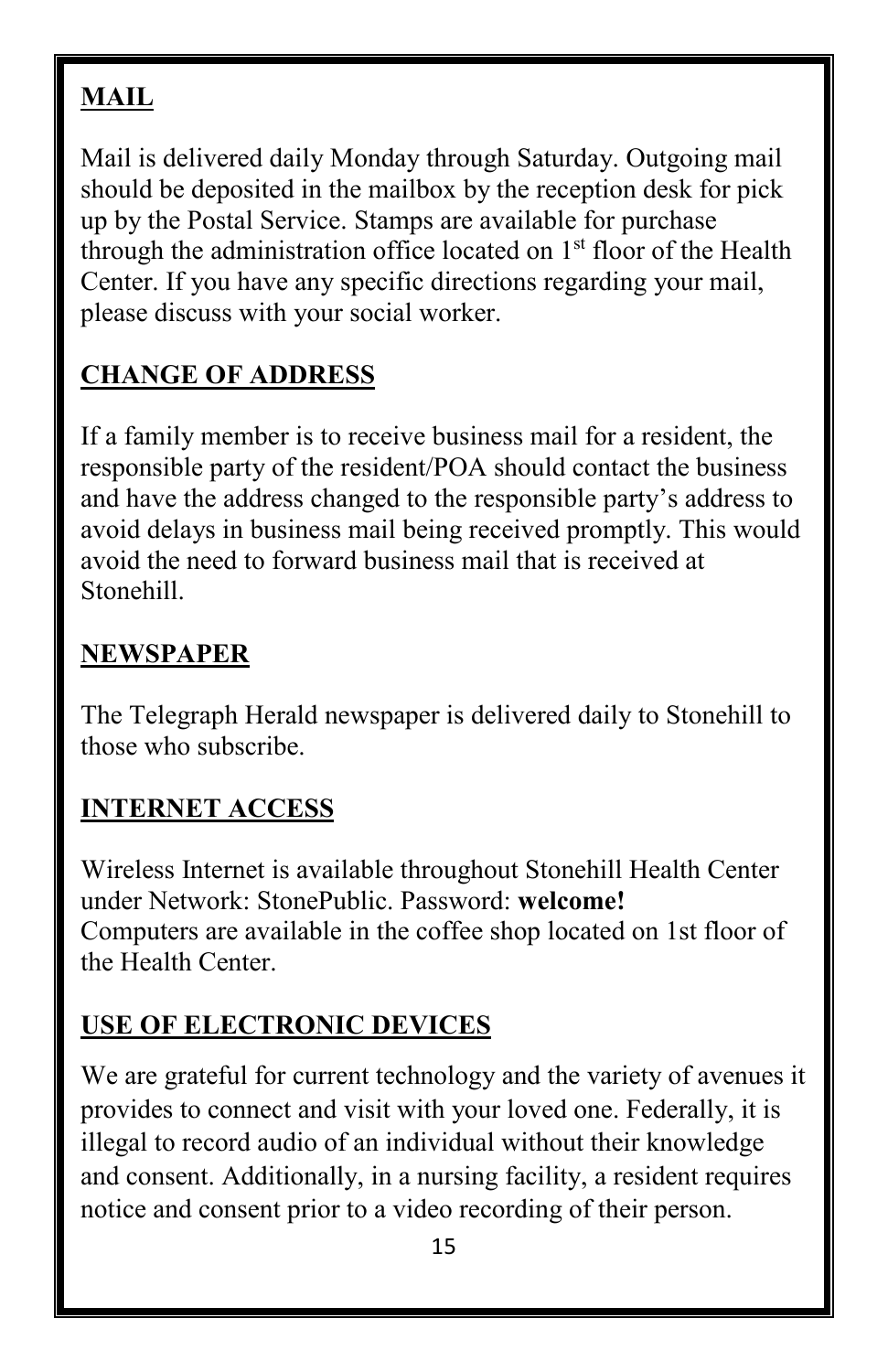Finally, streaming devices to an outside party could lead to HIPAA violations if not properly handled.

Therefore, we do not allow continued live streaming, monitoring devices, or electronic recording devices, including but not limited to such as; cameras, Facebook, Instagram, Snapchat, Twitter, YouTube, and Weblogs (Blogging). If such a device is discovered in a resident room, the resident, family, or resident representative will be contacted by Stonehill Administration.

Virtual visits through FaceTime, Skype or Zoom, are considered acceptable.

If you have questions regarding acceptable usage please contact the Social Services department.

## **ROOM FURNISHINGS**

Each room contains a bed, chair, a four drawer chest and a bedside stand. Substitution of similar personal furnishings may be made. We encourage individuals to bring as many personal items as space safely allows. It is important to arrange the room in a way that provides movement and space to adequately provide care. Items provided by Stonehill will need to be left upon discharge.

We ask that you contact Environmental Service at ext. 1144 or Maintenance at ext. 1106 to assist with hanging items.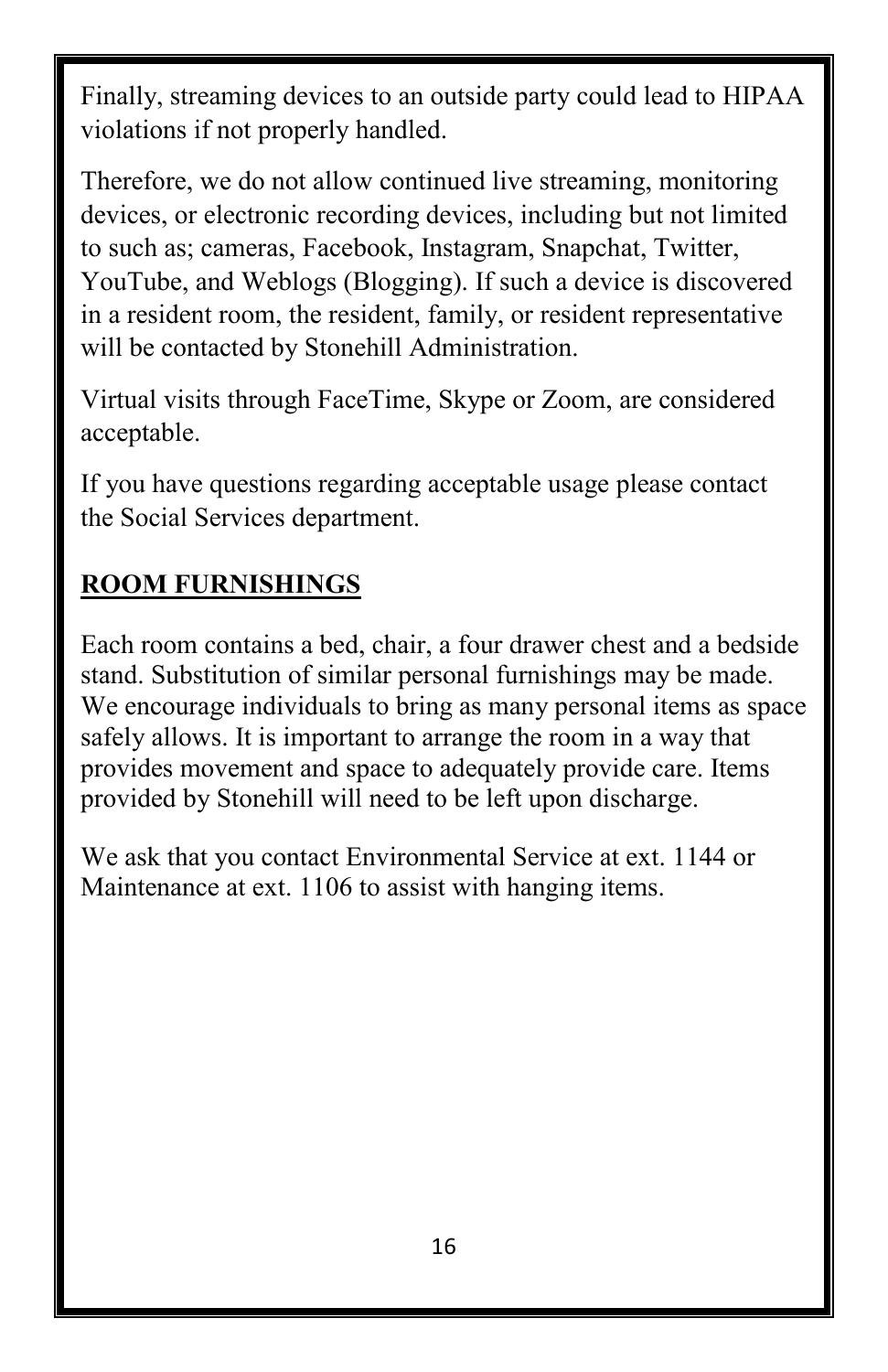## **MAINTENANCE AND ENVIROMENTAL SERVICES**

Maintenance personnel and services are available 24 hours a day, 7 days a week. They take care of all the building equipment; make necessary repairs, painting, snow removal, work orders, preventative maintenance, etc. You can reach Maintenance at ext. 1106.

Environmental Services is also available 7 days a week and rooms will be cleaned daily. If you have any additional cleaning needs, please contact Environmental Services at ext. 1144.

#### **PHARMACEUTICAL SERVICES**

**Post-Acute** – Residents here for rehabilitation services under a covered stay will have their medications provided through Community Pharmacy. We ask that medications from home not be brought in unless approved by your physician.

**Health Center** - Stonehill requires that medications be dispensed to residents by way of a unit dosage system that have the capability to integrate with our Electronic Health Record. Billing the residents for medications occurs through the pharmacy.

**VA Medications** - Residents/Family are responsible for ordering VA medications. Please check with charge nurse to see when medications are getting low to reorder. All VA medications must be sealed before Stonehill can accept them. Please open packaging of VA medications at nurse's station to ensure unsealing does not occur.

Prescription Plans can be changed at any time, this can be done by contacting the SHIIP office or the pharmacy.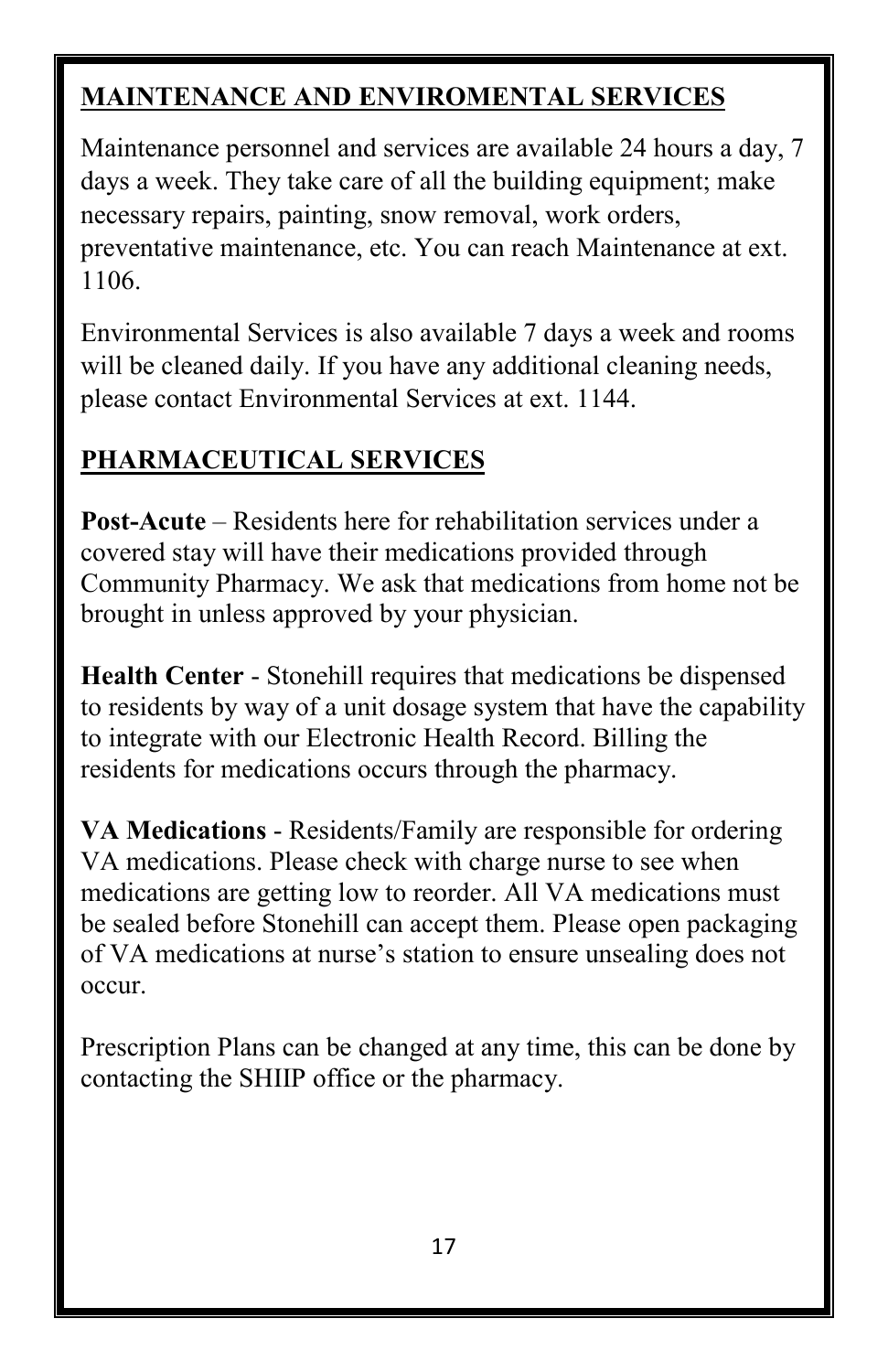#### **TEMPORARY OUTINGS**

Some residents enjoy a change of scenery; therefore family, friends and staff escorts may take residents outside of Stonehill Communities for outings. Please inform the staff of the outing, and sign out in the "sign out" log located at the nurse's desk. If leaving for an extended period of time, please inform nursing personnel so medications can be made available.

At times, residents may become anxious about the leaving their daily routine and familiar environment, so please observe your family member's level of comfort during the outing. Feel free to discuss this with the staff.

#### **COMMUNITY OUTINGS & TRANSPORTATION SERVICE**

Scheduled transportation is available on a regular basis to various community locations or events. The Resident Services Director schedules outings on a regular basis. All residents will be included depending on weather, and resident's physical well-being that day and/or their individual interest. Current information on trip times and dates are listed in the daily activity schedule.

#### **TRANSPORTATION SERVICE FOR MEDICAL APPOINTMENTS**

Individualized transportation and/or escorts to physician appointments is available. Families may request this service to be arranged by talking to social services or nursing personnel. Please remember to contact the nurse station with any doctor appointments so the appointment can be added to the doctor appointment schedule. If a doctor appointment needs to be changed or canceled please also contact the nurse station so that the appointment can be updated on our schedule. If a resident is unable to go to their appointment alone, we ask that family plan to attend their appointment with them, by either riding along on the Stonehill bus or meeting at the appointment. Please let the nurse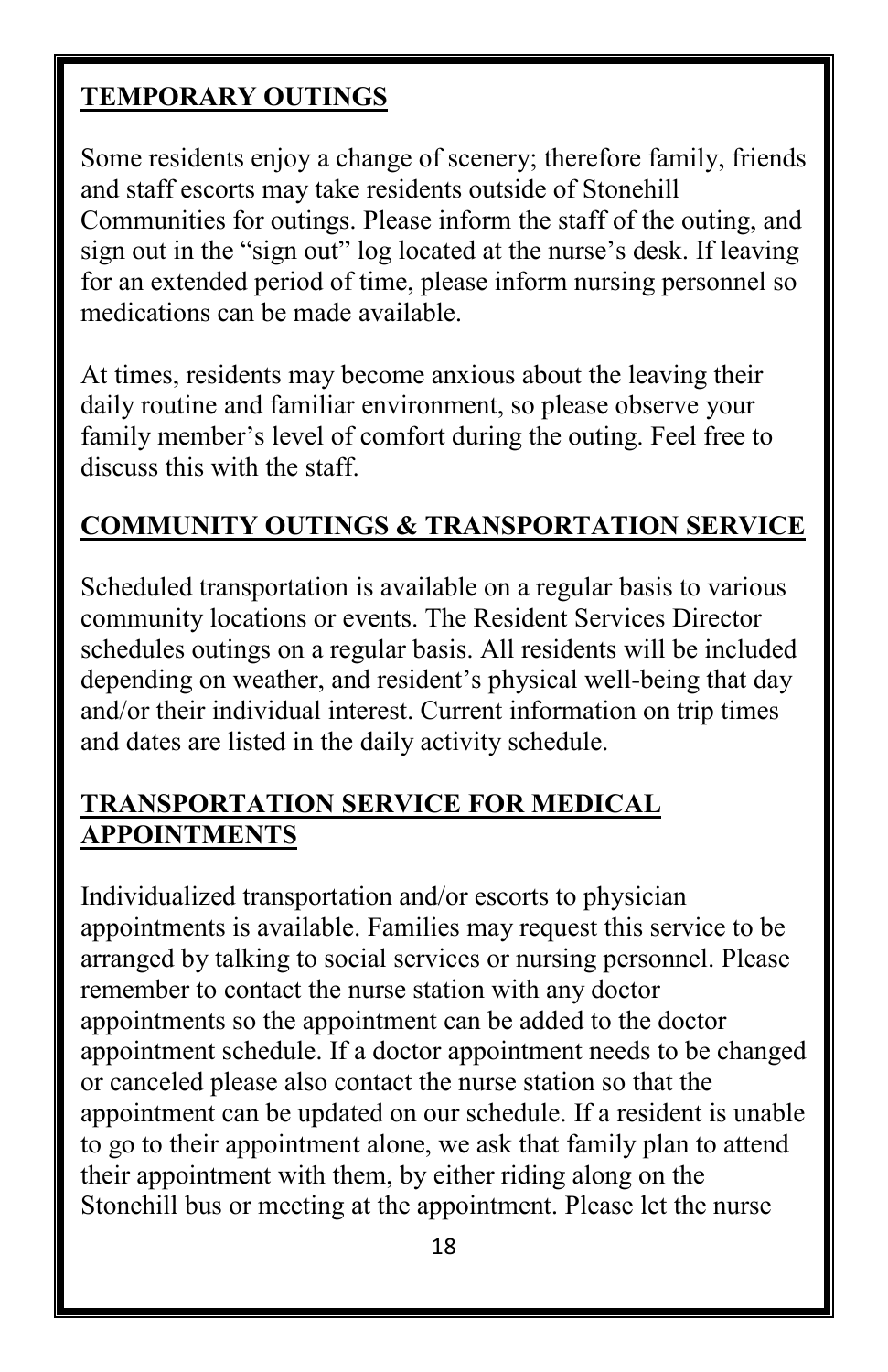station know which family member will be attending the appointment.

## **ROOM CHANGES**

As consistency in routine is comforting to many residents, and moving to another room may cause confusion and disrupt the daily routine for some residents, room changes are not encouraged. However, should the resident have a change of circumstance or the resident/family feels moving rooms is necessary, the resident/family member should speak with the Social Worker.

## **CONFIDENTIAL INFORMATION**

All application forms, agreements and resident documentation, including the Personal Financial Statement, will be kept strictly confidential. It is the policy of the Community not to distribute your name and address to mail house firms or to anyone seeking information about a resident. To obtain copies of resident documents maintained by Stonehill Health Center, a signed request is required by the resident or person with written legal authorization.

## **PARKING**

Visitor spaces are available for families and friends of residents in the front and back of the Stonehill Health Center. We do request visitors to enter the building through the Main Entrance when possible to assist in building security.

## **PET POLICY**

We welcome our furry friends for visits; however, they must play nice in the sandbox, have all their shots up-to-date and be on a leash.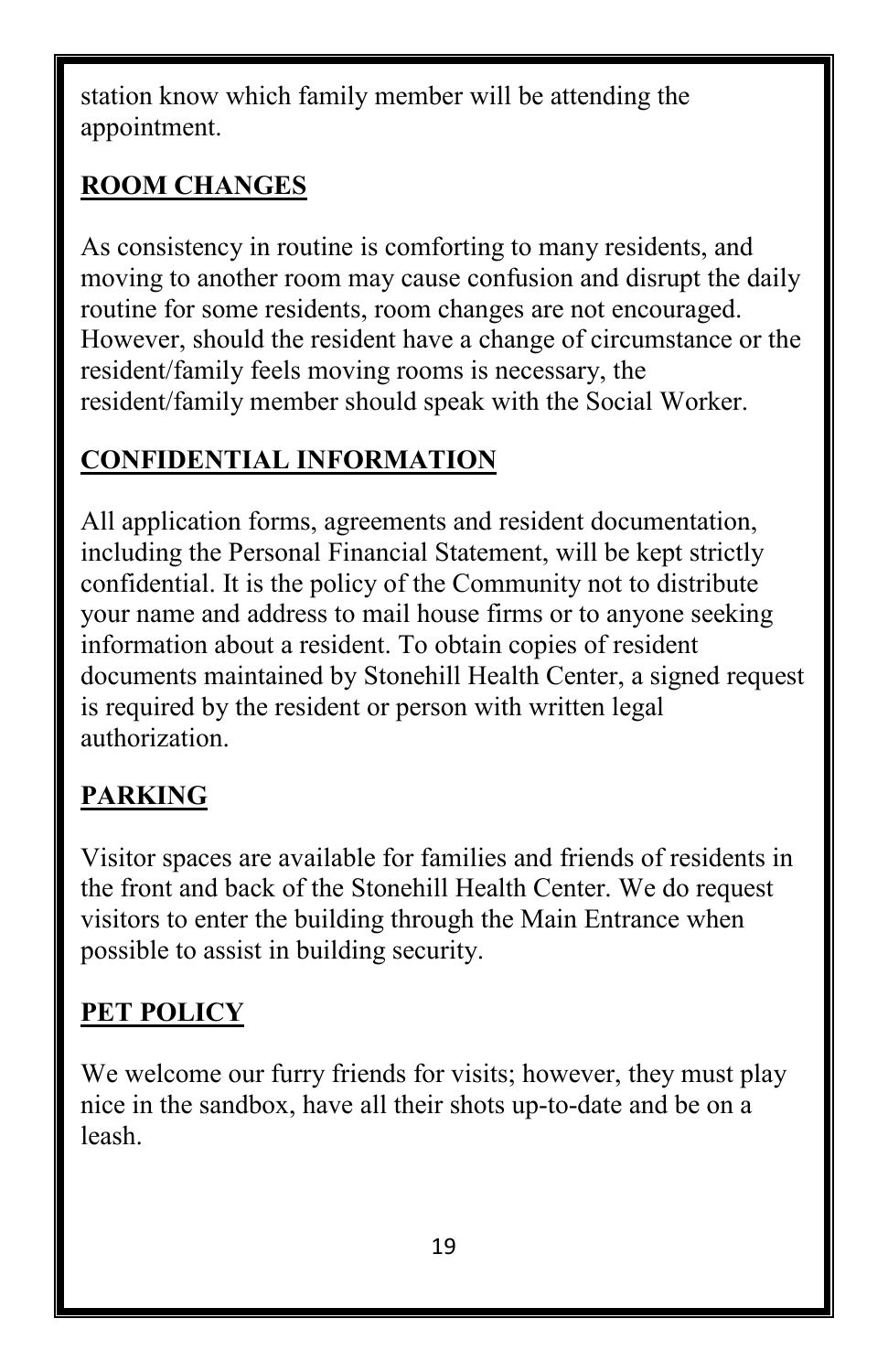#### **PROHIBITED ITEMS**

Residents, their invitees, or family may not bring in, cause to be brought in, or possess, use or display in any manner, any firearm or any other type of weapon, explosive, or any hazardous material ("Prohibited Items") into the facility. Possession of any Prohibited Items may jeopardize the health and safety of other residents and shall be cause for involuntary transfer or discharge of the resident.

Definition of Weapons. A weapon is defined as: an instrument of offensive or defensive combat or something to fight with and includes any device capable of projecting a ball, pellet, arrow, bullet, missile, shell, or other material. This shall include but not be limited to firearms, bows, arrows, swords, rockets, knives, slingshots, air guns, paintball guns, martial arts devices, and an object containing noxious or deleterious liquid, gas, or substance.

Hazardous substance. Any and all substances or wastes that have been defined or classified as hazardous, toxic, or harmful pursuant to any environmental laws or that are regulated pursuant to such environmental laws, including petroleum and each of its chemical constituents and by-products, urea formaldehyde foam insulation, polychlorinated biphenyls, and asbestos in any form.

#### **PUBLIC ANNOUNCEMENTS OR SOLICITATION**

To maintain the proper environment on the Stonehill Communities campus, public announcements for solicitation purposes are discouraged without written permission from the President/CEO or Administrator. Solicitation is not allowed on the property without knowledge and written permission of the President/CEO or Administrator.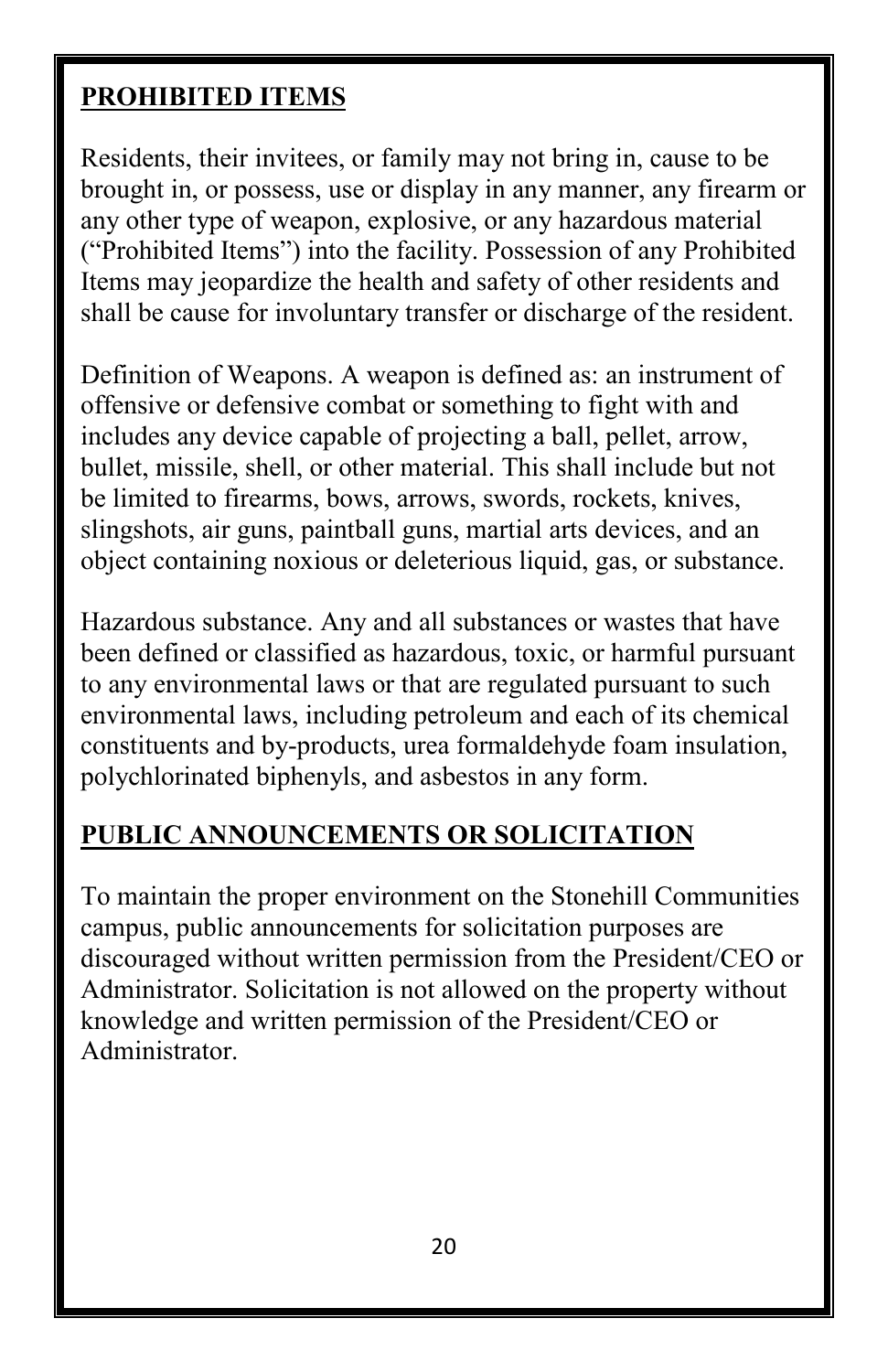## **SMOKING**

Stonehill Communities is a smoke-free environment. We appreciate your cooperation as we strive to create a pleasing and comfortable environment for all of our residents.

## **EMERGENCY/SAFETY INFORMATION**

## **EMERGENCIES – FIRE SAFETY**

Stonehill Communities provides 24-hour staffing to monitor and assist residents as needed. Stonehill personnel will be aware of each resident's location at all times, and will make rounds during the night to monitor the safety and comfort of residents. The Main Entrance is locked between the hours of 8:30 p.m. and 7:30 a.m. and when needed to assist with resident and/or building emergencies.

All emergency exits are clearly marked with red and white signs. Residents are involved in periodic fire drills and evacuation procedures coordinated by the staff of Stonehill Communities.

In accordance with the state and local Fire Marshals, automatic sprinkler and heat activated alarm systems have been installed in all areas of the community. Each room has individual sprinklers and smoke detectors. Fire extinguishers are located at strategic points within the building and fire alarms are located in each hallway. The local Fire Department will make periodic inspections to maintain a high degree of fire prevention and protection.

In accordance with the 2012 National Fire Protection Association (NFPA) 99 Health Care Facilities Code, surge protectors are not allowed.

If you have further questions, please contact the Facilities Director at ext. 1106.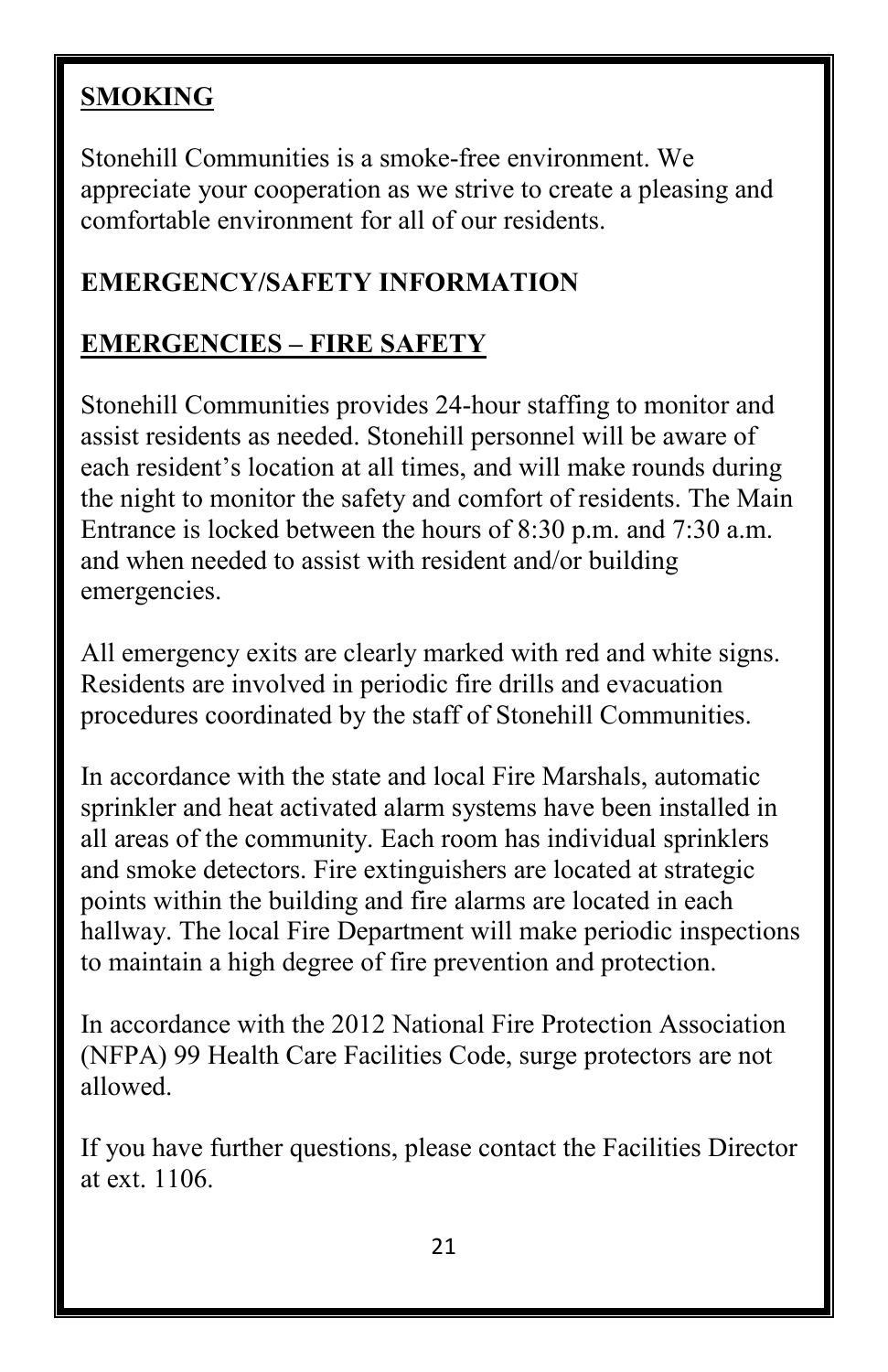## **MEDICAL EMERGENCIES**

Stonehill Communities personnel will assist residents in medical emergencies, and contact families if the resident requires immediate medical care. A copy of emergency medical information is kept on file and will be provided to emergency personnel transferring the resident to the hospital of preference. It is the responsibility of the Resident Representative to assure that information on file is up to date and accurate.

## **ALARM SYSTEM**

Stonehill Communities has a state-of-the-art alarm system incorporated into the building's design. The alarm system notifies Stonehill Health Center personnel on duty of the unauthorized opening of any exterior door within the community 24 hours a day.

#### **COMMUNITY POLICIES**

For safety reasons, all entrance doors, hallways, walks, lawns, elevators and other public areas shall be free of obstructions, including personal property.

All musical instruments, televisions, stereos, radios, etc. are to be played at a volume that will not disturb other persons.

Public bathrooms are located throughout the building on each floor. We ask that visitors use the designated public bathrooms.

## **GRATUITIES**

In keeping with our policy residents are requested not to give personal possessions to staff or to offer gifts of money for their services. Donations to Stonehill Communities to support services and special events are accepted by our Development Department at 3485 Windsor Avenue, Dubuque, IA 52001 or online at [www.stonehilldbq.com/donate.](http://www.stonehilldbq.com/donate)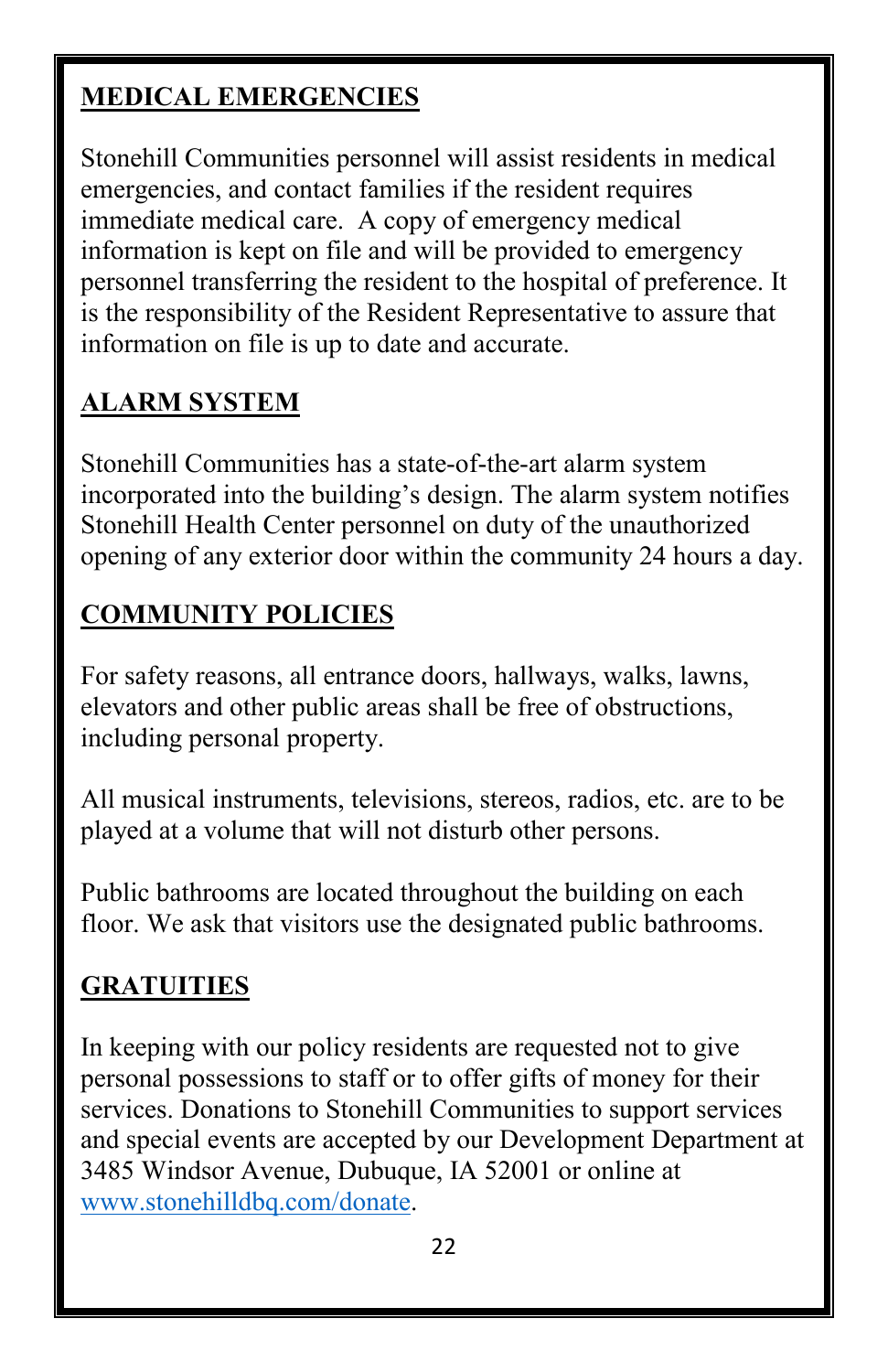#### **IMPORTANT PHONE NUMBERS**

#### **Long-Term Care Ombudsman – 1-866-236-1430**

510 E. 12 Street, Ste. 2, Des Moines, IA 50319-9025

• Answer questions or assists in resolving concerns raised by or on behalf of people living in nursing facilities, assisted living programs, residential care facilities and elder group homes.

## **Managed Care Ombudsman – 1-866-236-1430**

510 E. 12 Street, Ste. 2, Des Moines, IA 50319-9025

Assist managed care members who live or receive care in a health care facility, assisted living program or elder group home, as well as members enrolled in one of the seven home and community-based services (HCBS) waiver programs, to resolve concerns with their managed care organization (MCO) or health care providers.

**Iowa Department of Inspections & Appeals – 1-877-686-0027** Lucas Building, 3rd Floor, Des Moines, IA 50319-0083

The Division of Health Facilities inspects facilities to ensure compliance with state and federal standards.

#### **Disability Rights Iowa – 1-800-779-2502**

400 E. Court Avenue, Ste. 300, Des Moines, IA 50309

• Provides protection and advocacy for persons living with mental illness or disabilities.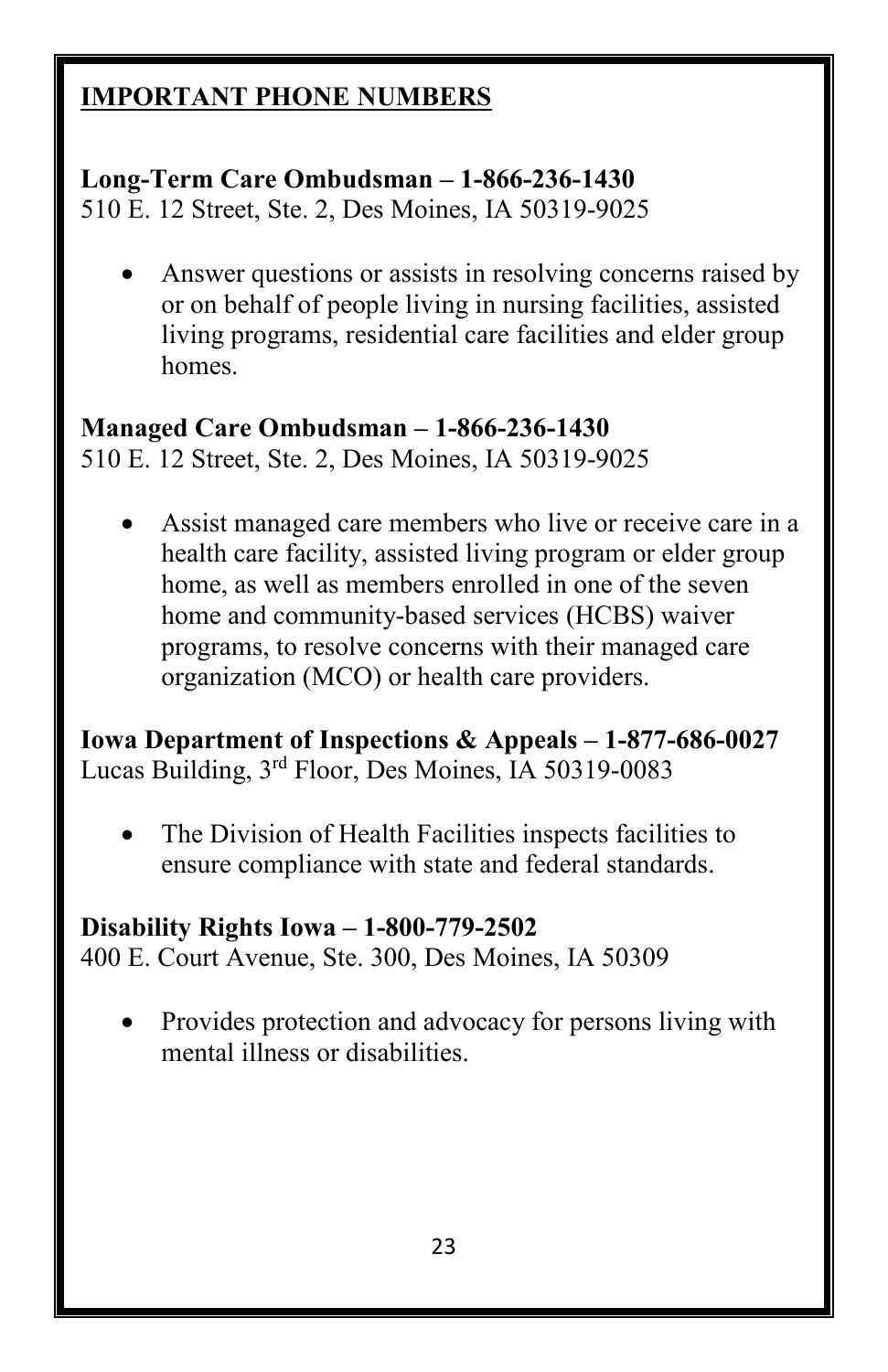#### **RESIDENT RIGHTS**

#### **INFORMATION:**

Residents have the right to:

• Be fully informed of available services and the charges for each service.

• Be fully informed of facility rules and regulations, including having access to a written copy of residents' rights.

• Be provided with the contact information for the Office of the State Long-Term Care Ombudsman and the state survey and certification agency.

• Have access to state survey reports and the facility's plans of correction.

• Receive advance notice of a change in rooms or roommates.

• Receive assistance if a sensory impairment exists.

• Receive information in a language they understand (e.g., Spanish, Braille).

## **COMPLAINTS:**

Residents have the right to:

• Present grievances to staff or any other person without fear of reprisal and with prompt efforts by the facility to resolve those grievances.

• Complain to the Office of the State Long-Term Ombudsman.

• File a complaint with the state survey and certification agency.

## **PERSONAL CARE:**

Residents have the right to:

- Receive adequate and appropriate care.
- Be informed of all changes in medical condition.
- Participate in their own assessment, care planning, treatment and discharge.
- Refuse medication and treatment.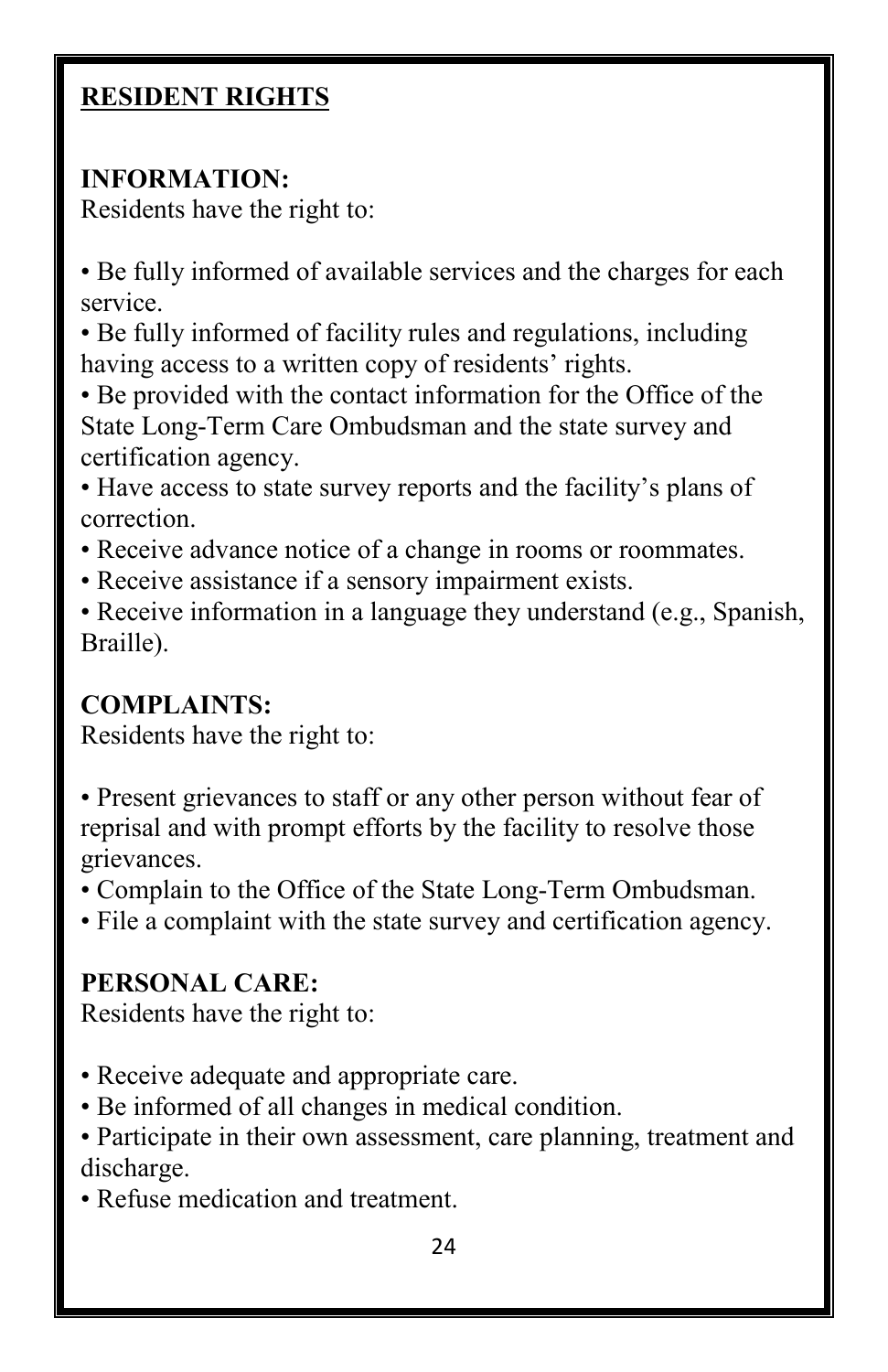- Refuse chemical and physical restraints.
- Review their own medical record.

• Be free from charge for services covered by Medicaid or Medicare.

## **PRIVACY AND CONFIDENTIALITY:**

Residents have the right to:

• Private and unrestricted communication with any person of their choice.

• Privacy while receiving treatment and personal care.

• Privacy and confidentiality regarding medical, personal or financial affairs.

## **TRANSFERS AND DISCHARGES:**

Residents have the right to:

• Remain in the facility unless a transfer or discharge is:

a) Necessary to meet their welfare;

b) Appropriate because their health has improved and they no longer require that level of care;

c) Needed to protect the health and safety of other residents or staff; or

d) Required because they have failed, after reasonable notice, to pay the facility charge for an item or service provided at their request.

• Receive a 30-day notice of transfer or discharge that includes the reason, effective date, location to which they are being transferred or discharged, notice of the right to appeal and the name, address and telephone number of the Office of the State Long-Term Care Ombudsman.

• Safe transfer or discharge through sufficient preparation by the facility.

## **DIGNITY, RESPECT AND FREEDOM**:

Residents have the right to: